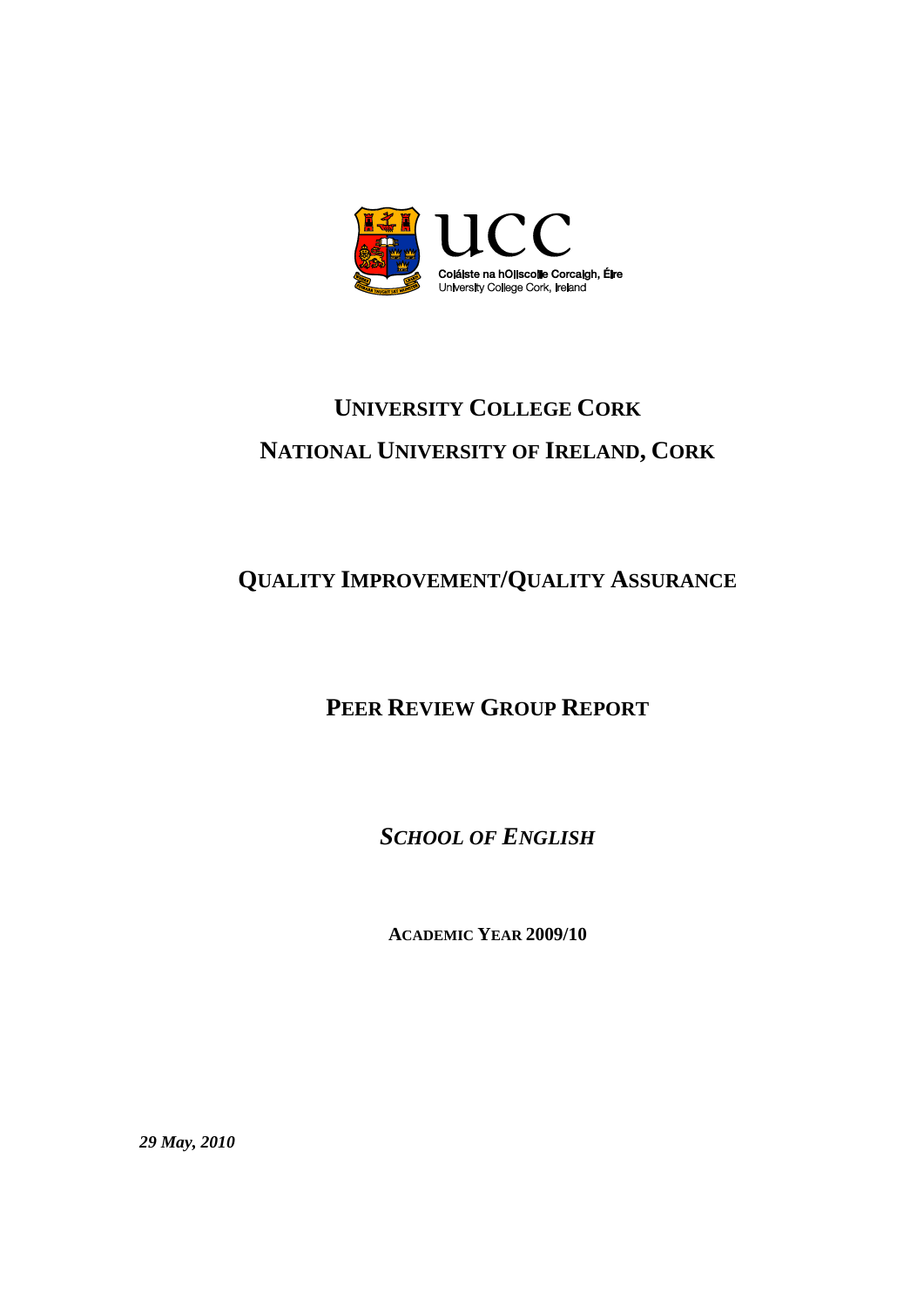## **ABBREVIATIONS**

| AC: Academic Council                                                           |
|--------------------------------------------------------------------------------|
| ECTS: European Credit Transfer and Accumulation System                         |
| ESG: European Standards & Guidelines for Quality Assurance in Higher Education |
| IT: Information Technology                                                     |
| <b>PMDS:</b> Performance Management & Development System                       |
| PRG: Peer Review Group                                                         |
| QA/QI: Quality Assurance/Quality Improvement                                   |
| <b>QPC:</b> Quality Promotion Committee                                        |
| <b>QPU:</b> Quality Promotion Unit                                             |
| SAR: Self-Assessment Report                                                    |
| SWOT: Strengths, Weaknesses, Opportunities and Threats                         |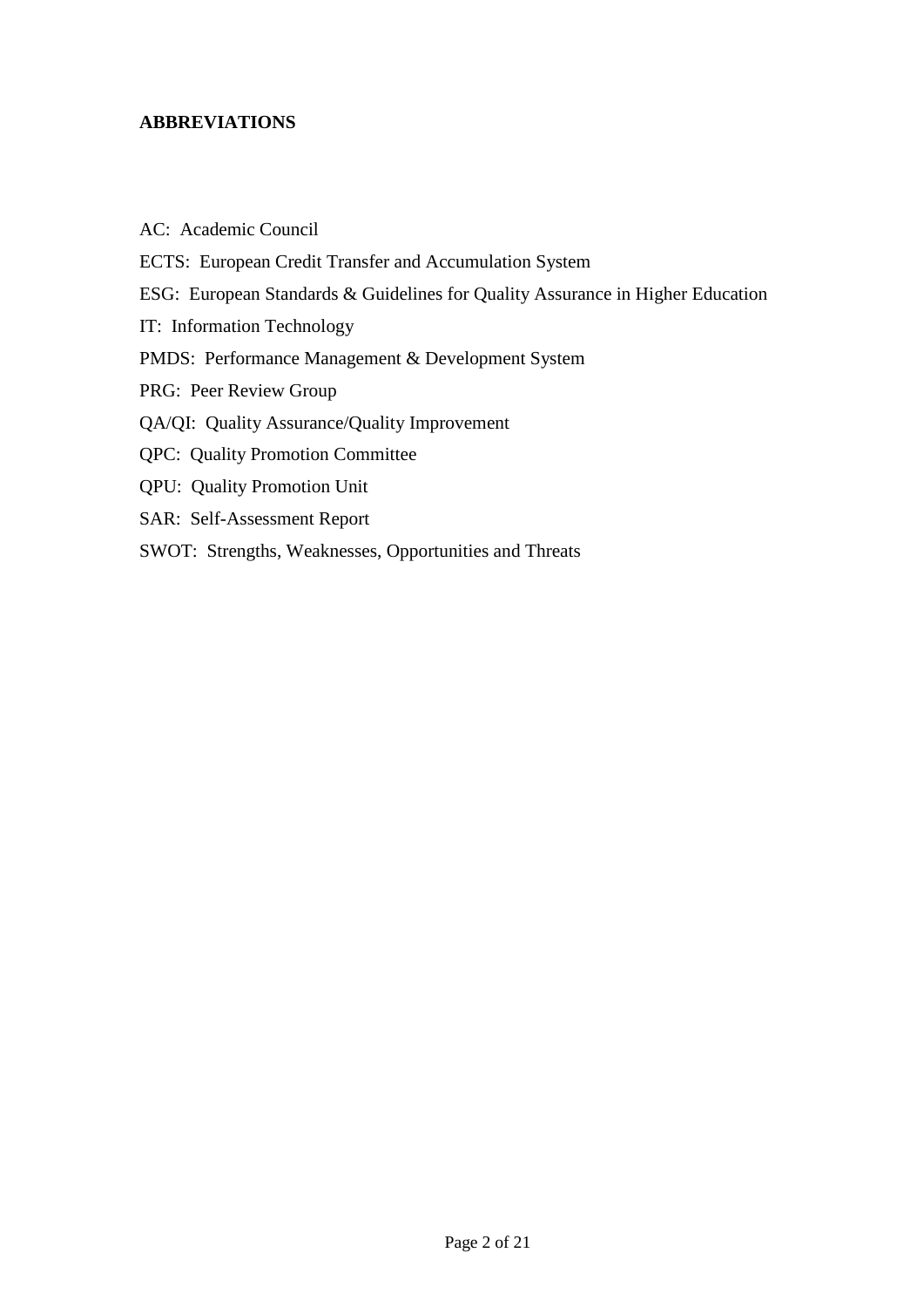#### **PEER REVIEW GROUP MEMBERS**

| <b>Name</b>                  | <b>Position/Discipline</b>                                           | <b>Institution</b>                        |
|------------------------------|----------------------------------------------------------------------|-------------------------------------------|
| Cllr. Tom Higgins            | Member of Governing Body & the<br><b>Quality Promotion Committee</b> | University College Cork                   |
| Professor Liam<br>Kennedy    | Clinton Institute for American<br><b>Studies</b>                     | University College Dublin                 |
| Professor David Lloyd        | Professor of English                                                 | University of Southern<br>California, USA |
| Professor William<br>O'Brien | Professor of Archaeology                                             | University College Cork                   |
| Ms. Edel O'Donovan           | Vice-Principal                                                       | St. Angela's College, Cork                |

#### **TIMETABLE OF THE SITE VISIT**

The timetable for the site visit is attached as Appendix A.

Overall, the timetable was found to be suitable and adequate for our purposes. The Peer Review Group did request additional time with the Head of School and this was facilitated. The Group would have welcomed meetings with senior staff of the School. The Peer Review Group regrets the nonappearance of  $1<sup>st</sup>$  and  $2<sup>nd</sup>$  year BA students at the scheduled meeting. The Group feels that the review would have been more efficiently completed if the panel had divided for meetings with University officers and representatives of support services. This would allow more time for meetings with School staff and students as required. Finally, the Group did not have an opportunity to consider the needs and prospects of administrative staff owing to the current SIPTU industrial action.

#### **PEER REVIEW**

#### **Methodology**

The panel appointed Professor David Lloyd as chair and Professor William O'Brien as rapporteur. Individual panel members had responsibility for questioning in areas such as teaching and research, school management, administration and external relations. During the review the Head of School, Professor James Knowles, facilitated requests for additional information. The PRG are satisfied that the review was undertaken to the highest standards, and wish to compliment the Quality Promotion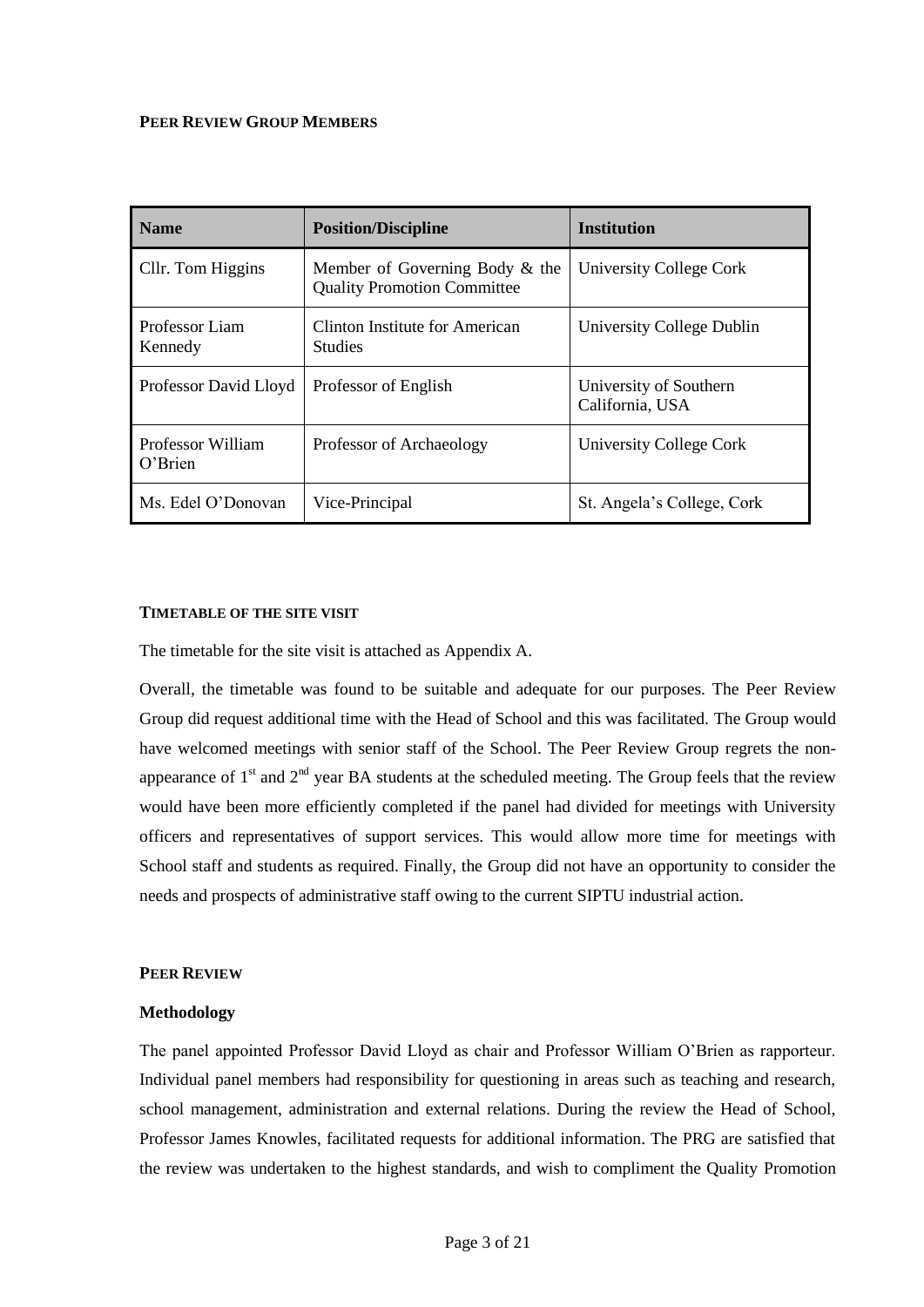Office for their support. The PRG also wishes to thank the School of English for assisting in this review.

#### **Site Visit**

Apart from the non-appearance of  $1<sup>st</sup>$  and  $2<sup>nd</sup>$  year students, all of the scheduled meetings took place. There was considerable time pressure in respect of meetings with School staff and University officers; however the PRG is satisfied that adequate consultation took place with relevant parties.

#### **Peer Review Group Report**

The initial draft of the report was compiled by the entire PRG panel, at meetings held on 23<sup>rd</sup> and 24<sup>th</sup> of March. Dr Norma Ryan assisted in the initial drafting of this report. However, the views contained are entirely those of the panel members. The PRG achieved a broad measure of consensus in its views, with the final recommendations written in the presence of all members. Following the site visit, Professor William O'Brien compiled a second draft, which was sent by email on 28<sup>th</sup> March to the other panel members for their views. These were incorporated in the final document, which was seen by the panel prior to submission to the University on 7th April, 2010.

#### **OVERALL ANALYSIS**

The PRG wishes to commend the School of English for the excellence of its research and teaching activities. The PRG recognises that this achievement is all the more significant in view of the difficulties the School has faced with the current financial climate. The School maintains high research standards and productivity, allied with excellence in teaching to large numbers of undergraduates and postgraduate students. The staff are dedicated and enthusiastic, and demonstrate a positive engagement with their students and with the development of their discipline. The School deserves the international reputation that its research output has earned it, as affirmed in the recent Research Quality Review (RQR) conducted in University College Cork.

#### **Self-Assessment Report**

 $\overline{a}$ 

The PRG notes that the reviewers who undertook the QA/QI Report<sup>1</sup> of 2002 on this unit made the following observation:

*The Report as presented would have benefited from further editing and attention to lay-out, for instance in the matter of a Contents List, the provision of a unified system of pagination* 

<sup>1</sup> Published at http://www.ucc.ie/quality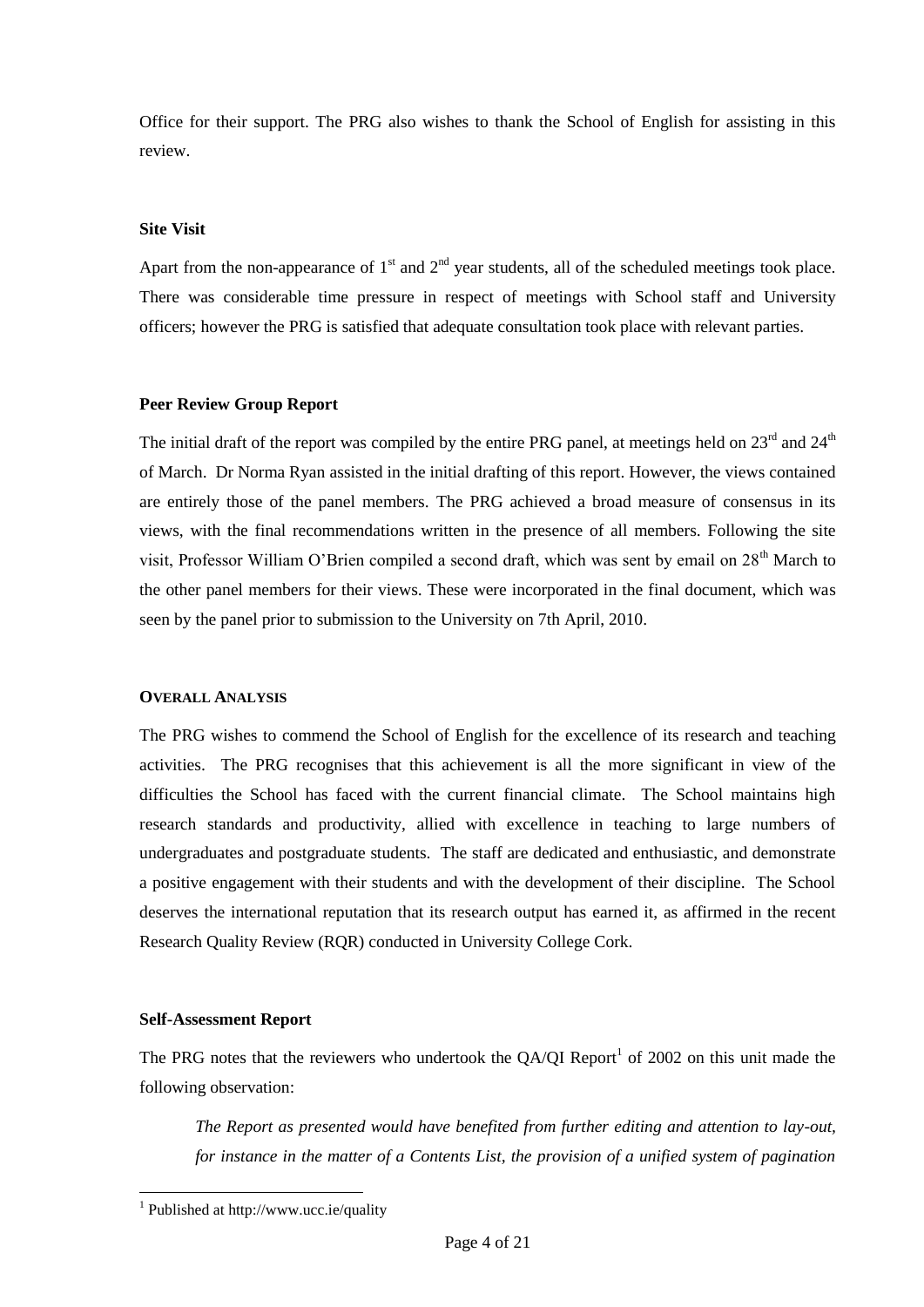*and the excision of extraneous pages such as ERIN cover-sheets. Overall, the Report was a somewhat difficult document to peruse.*

The PRG were disappointed to find that an almost identical complaint could be made of the current SAR. The PRG was surprised by the inadequate state of the documents delivered, which frustrated the efficiency of the review process itself. There is no contents page, no proper pagination and serious omissions in content. The latter include a failure to explain methodologies (e.g. Appendices H and O), the absence of job descriptions and an inadequate definition of the distinct roles of committees and officers in the School. There was insufficient information on School resources and no details on financial planning or administration. The PRG was especially surprised to find the strategic plan incorporated in the SAR comprised a single A4 page written under the previous headship. Despite covering the period to 2012, this document was explicitly disowned by the chair and other members of the School, raising questions as to why it was included in the SAR. The PRG notes with some concern the failure to include a current Strategic Plan. There was no formal addressing of the previous QA/QI report and the recommendations therein. Other omissions include student evaluation data, handbooks, lists of postgraduate research topics and minutes of department/school meetings. Much of this information was provided on request, which only confirms that the SAR was not adequately prepared.

The PRG's brief was to review the School over an eight-year period since the last QA/QI review. This work was seriously hampered by the fact that no departmental/school documentation was provided for the period 2002 to 2008, apart from details of research during this period submitted as part of the RQR exercise. This means that the PRG was unable to deal adequately with a number of issues, including the background to the development of the School and its material position over the past decade.

The PRG is aware of a number of critical issues that have affected staffing at a senior level at time of preparation of review, which also influenced the composition of coordinating committee. Notwithstanding these difficulties, the final responsibility for preparation and presentation of the SAR lay with the Head of School. The PRG is concerned that the Head and senior staff did not fully embrace the opportunities presented by the review process to drive quality improvement in the School. While it is difficult to assign overall responsibility for the somewhat negative tenor in the report, it reflects poorly on the approach taken by the unit to this entire process.

#### **SWOT Analysis**

The PRG regards the SWOT Analysis undertaken by the School of English (SAR Appendix I) as inadequate in its scope and recommendations. The analysis does identify many of the challenges facing humanities disciplines in the Irish university sector. However, the exercise was not used to identify opportunities for development and improvement. For example, it would have helped the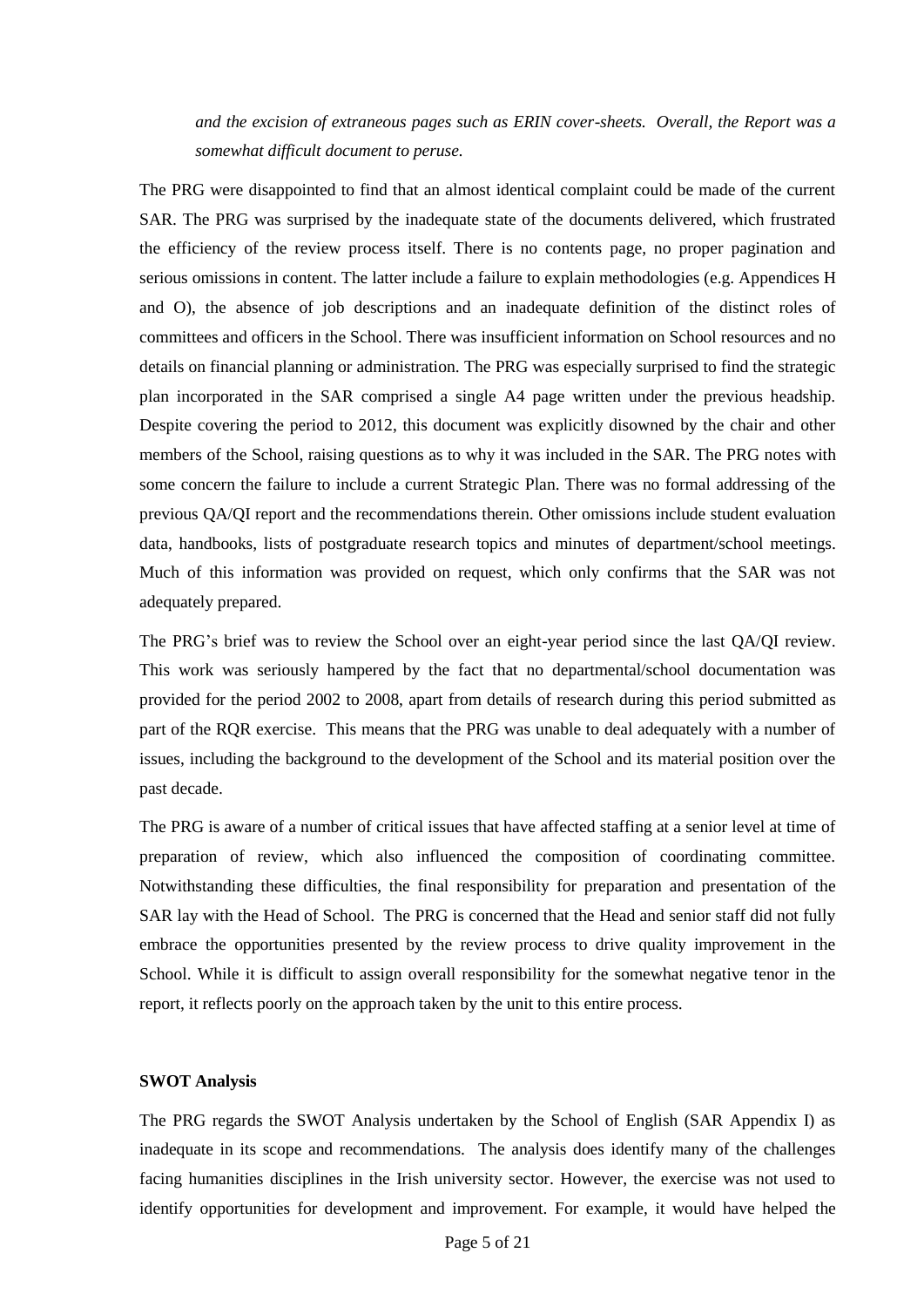reviewers to have seen reflection on the opportunities as well as threats offered by IT developments, e.g. digital developments etc. The PRG was confounded by vague references to the establishment of a 'think-tank' within the School, the composition and terms of reference of which were not defined. This is consistent with other aspects of the SAR that refer to policy not yet developed.

The PRG were initially unclear as to the full meaning of the following paragraph in the SWOT analysis:

*"Discussion of structures and style identified recent changes as having had an adverse impact on efficiency and morale, and were thus noted as areas of weakness. The duplication of work and roles, the creation of roles with a high added workload and the uncertainty around the executive power of committees were for example noted as specific areas of concern. It was felt that a greater inclusivity and openness were required in order to get the maximum benefit from the School's strategy which is currently in development."*

In the course of meetings with individual staff it became apparent that the style and content of the final SWOT document does not fully reflect the fraught nature of discussions and interpersonal relations that emerged during that exercise. This has revealed a major weakness in the School, with such conflicts posing a serious threat to its future effectiveness and reputation.

#### **Strengths**

PRG agrees with the SWOT analysis that this unit has commendable strengths in areas of teaching and research, especially given the unfavourable staff/student ratio. From the perspective of those outside the School it is a highly productive and successful unit, which is certainly an excellent platform on which to build for the future. The PRG note that the perceived strength in research is confirmed by the excellent grading this unit received in the recent RQR exercise.

#### **Weaknesses**

There is no indication from either the SWOT analysis or the SAR document that the school has a clear understanding of how to address its internal difficulties. This is highlighted by the absence of a Strategic Plan. The ability of the Head of School to develop a strategic vision is constrained by the lack of articulated consensus among the staff. The decidedly negative approach to this QA/QI review meant that the unit did not put its best foot forward, at a time when performance evaluation is a major concern for the University.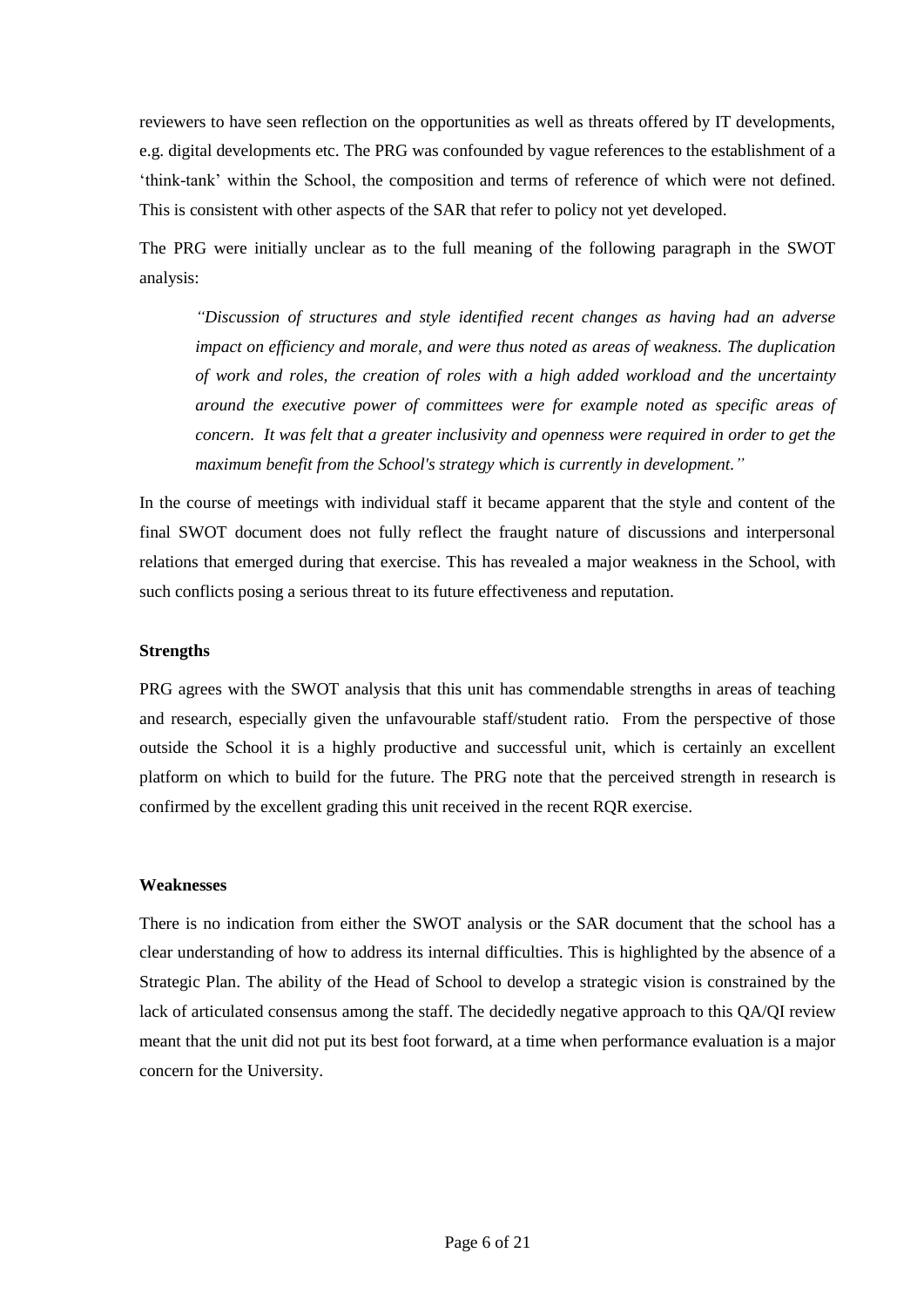#### **Opportunities**

The PRG is disappointed at the ways in which the SWOT discussion focussed mainly on threats. The Group feels that more consideration could be given to how the School might renew itself and develop new projects, intellectual directions etc, notwithstanding the current difficult conditions. The SWOT does not address the opportunities presented by adult education initiatives or by engagement with the wider arts/literary scene at a local and national level. It is also clear that the profile of the School within the College and University could be enhanced.

#### **Threats**

The PRG acknowledges the real challenges faced by the School of English and by other academic departments in UCC in the current financial climate. Notwithstanding these considerations, the absence of a positive outlook within the School does pose a serious threat to the development of this unit. The School must prepare for the challenges posed by reduced income and declining staff numbers at a time of increased student intake.

#### **Benchmarking**

This exercise was useful, but perhaps not as balanced as it could have been, as it largely sought to reinforce concerns the School has about workload and resources. It is not clear on what basis the comparator units were chosen. The PRG would have preferred if the School had compared their own research output to that of the benchmark universities, although the Group does appreciate the difficulty of obtaining relevant data.

#### **FINDINGS OF THE PEER REVIEW GROUP**

#### **School resources**

The School did not clearly articulate its staffing needs in the SAR document. While certain appointments are clearly necessary, there appears to be no internal agreement as to their precise nature. Remarkably, the one-page strategic plan included in the SAR makes no reference to the vacant chair of Modern English, which the entire School agrees is a major staffing priority. Finally, the SAR did not adequately detail the resources available to the School, either in terms of finance, space, equipment or administrative support.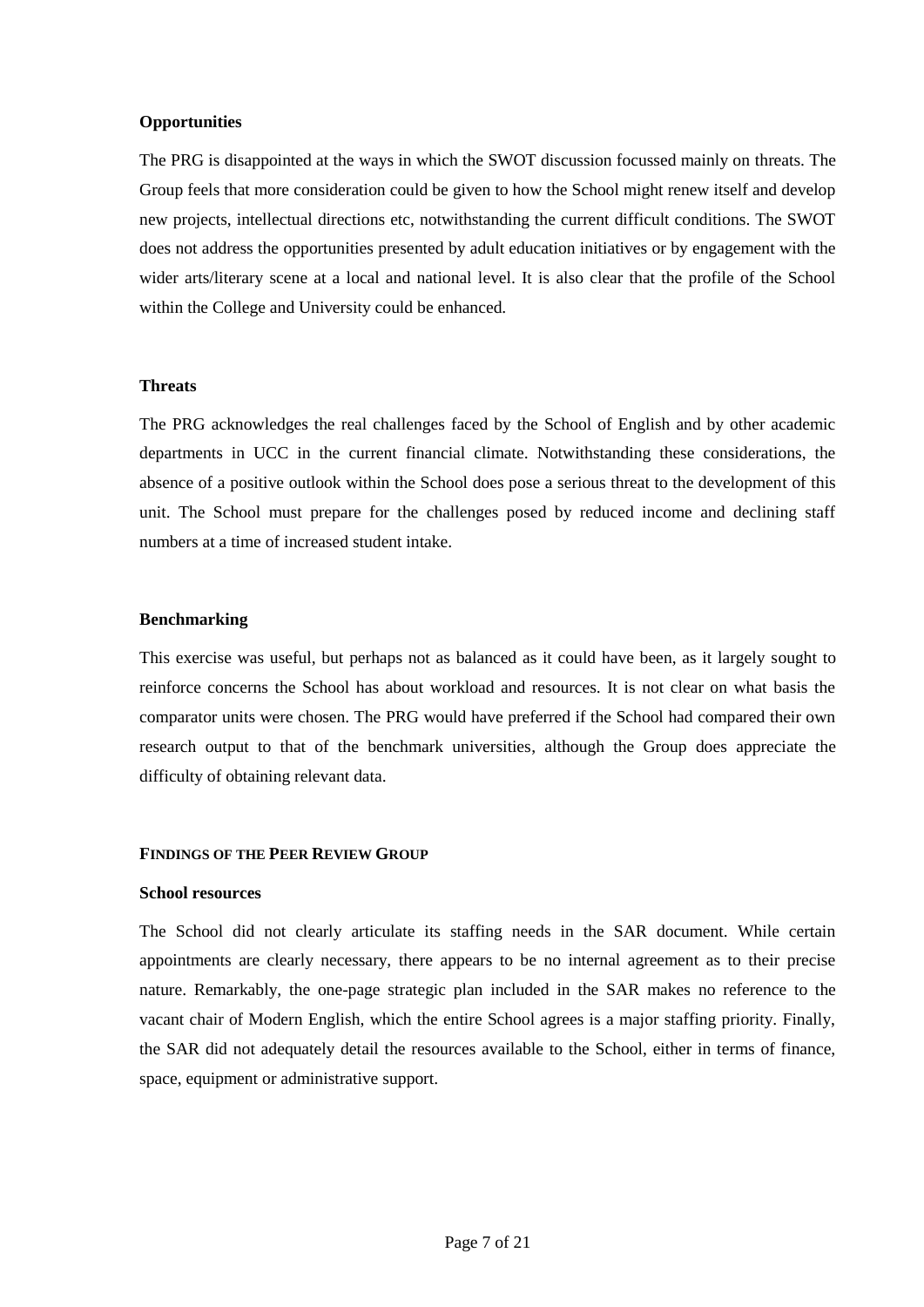#### **School Organisation & Planning**

The SAR does not contain an adequate breakdown of the management structure and administration of the School. There is no listing of devolved areas of responsibility and how these are rotated among the staff. The committee structure does not appear to be well thought out and there is a lack of clarity on their operation. There is no evidence of strategic planning structures, apart from the ill-defined 'think tank'. The SAR did not contain any information on financial planning and accounting, procurement policy or front office management. Neither is there any information on health and safety policy and practice within the School, in contravention with University requirements in that area.

#### **Governance**

The SAR does not adequately examine the role of the Head of School, the executive committee and the principal officers of this unit. No details on line management were submitted and there are no minutes for meetings of the executive committee. There is no evidence from the SAR that any dialogue exists between the School management and College management. The Head of College confirmed to the PRG in discussion that he was aware of ongoing management and inter-personal difficulties within the unit, yet no considered course of action was pursued.

#### **Teaching & Learning**

The SAR contained adequate detail on the undergraduate teaching programme. The PRG is impressed by the range of teaching undertaken, and by the considerable effort made to balance lecturing with small-group seminars. The introduction of second and third year seminars is viewed as successful, although it has led to an overall reduction in course options, in particular for single honours students. The impact of this reduction should be considered in a future review of the teaching programme.

The lecturers have a considerable teaching load, with concerns expressed in the Self-Assessment Report and in staff interviews as to overall workload levels. The School has not yet developed an adequate workload allocation model that would balance teaching, research and administration commitments among its staff. The Peer Review Group noted information provided by the School in Appendix C of the Self-Assessment Report in respect of academic workloads and the discussion of a proposed workload allocation model that has not yet been implemented. The Group was unable to comment on the likely effectiveness of the proposed model. The information provided by the School lacked detail on the allocation and rotation mechanisms of roles and responsibilities, how this operated in respect of staff grade and how it was balanced against research commitments. The Group would have welcomed more detail on this subject in the SAR. In respect of teaching, it is not entirely clear that module contact time is balanced against ECTS requirements, or that there is consistency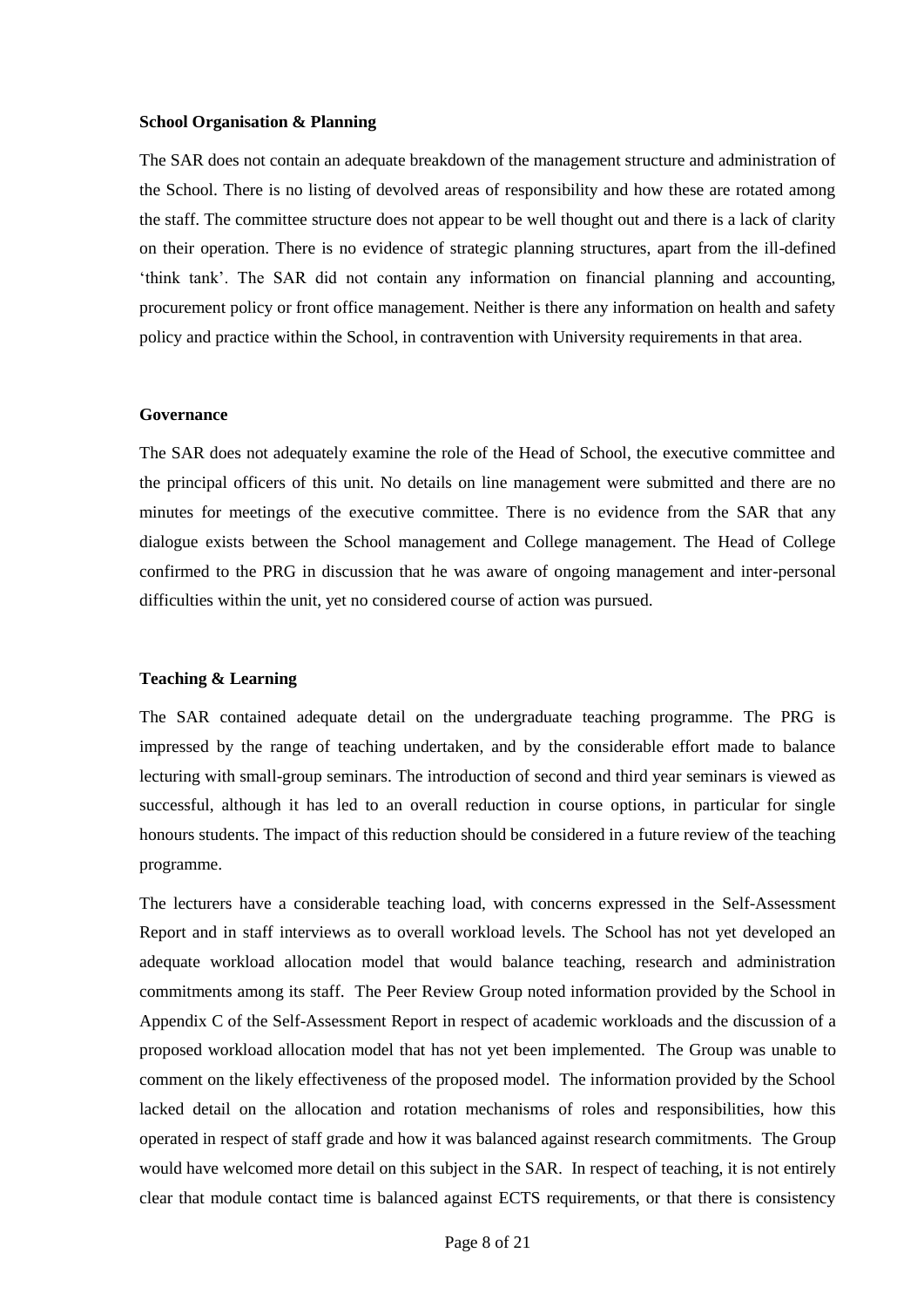across the lecturing staff in this area. Also, the Self-Assessment Report provides no information on School policy regarding Blackboard. It is important that the School office provides a welcoming environment for undergraduate students, which may require additional space and staff resources.

The SAR did not contain much information on the administration of teaching programmes, on examination and continuous assessment policies, staff responsibilities etc. Other issues include the absence of final year dissertations, which has been raised by external examiners. Indeed, it is not clear from the SAR how the School addresses the recommendations made by external examiners. Also, the teaching programme does not contain an obvious vocational element, nor is any career guidance explicitly provided. In general, the School does not appear to have a strong awareness as to the final destination of their graduates in the workplace.

The organization of taught masters programmes within the School appears to be strong. The PRG have some concerns in respect of PhD supervision and performance evaluation. Apart from the PhDtrack upgrade, the PRG found no evidence of periodic reviews of doctoral student work by a supervision committee if such exist within the School. In this respect, the unit may not be conforming to best practice in respect of PhD monitoring as recommended by the University and Higher Education Authority. There is no evidence that the School has developed a suitable handbook for doctoral studies. The web-site is seriously inadequate in respect of information on postgraduate studies and the profiling of same.

#### **Research & Scholarly Activity**

The School of English has a strong research reputation and publication output, which is all the more impressive considering its commitment to teaching. The PRG recognises the quality of this research, but feels that the School could do more to profile their activity. In particular, it needs to define longterm research priorities as part of a strategic planning process, and to communicate this effectively to potential doctoral and post-doctoral researchers.

Research in the School mostly consists of individualised activity, which corresponds to the culture in English departments in other universities within Ireland and abroad. There are, however, many examples of highly collaborative, inter-disciplinary research currently being undertaken within the discipline, including some examples within the School of English in UCC. The PRG feels that the School might think more explicitly about developing clustered activity as part of any strategic planning of future research.

#### **Staff Development**

The PRG acknowledges that the School is actively engaging with the Ionad Bairre Teaching and Learning Support Centre. Three staff members have completed the *Postgraduate Certificate in*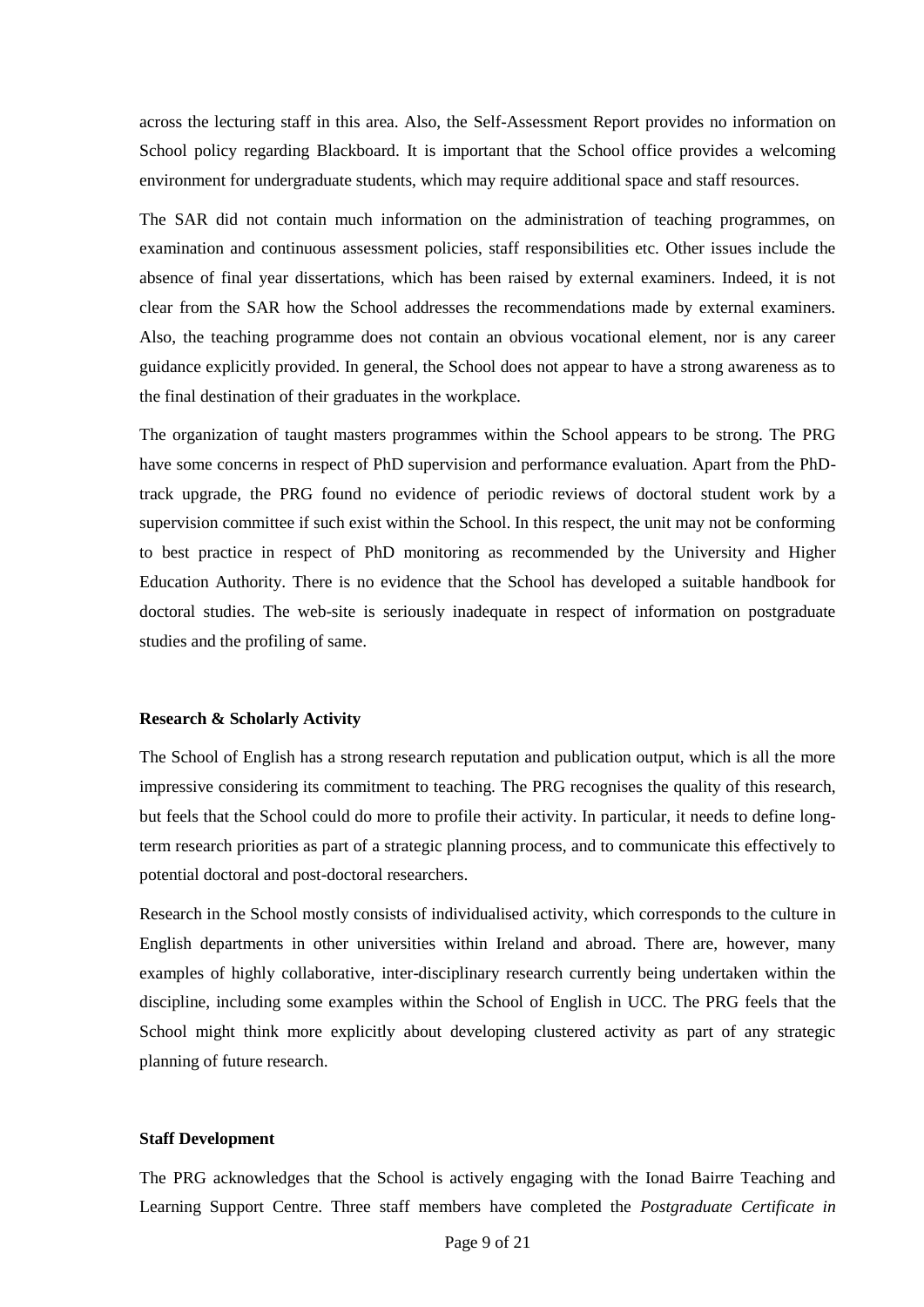*Teaching and Learning*, though issues were raised in the SAR about the value of this qualification. These concerns might be communicated directly to Ionad Bairre.

There is an apparent absence of appropriate mentoring support for the head of school and for individual academic and administrative staff within the unit. The PRG did not receive any information from the SAR or staff interviews as to the operation of the PMDS staff development programme within the school.

The PRG feels that the absence of an adequate sabbatical leave system in UCC is not consistent with the declared ambition of the University to apply international standards to research. This has important implications for academic research and staff development in the School of English.

#### **External Relations**

The SAR does not deal with the external relations of the School of English in any significant way. There is no consideration of adult education possibilities nor of engagement with the wider community. While some staff members are active in the local arts scene, the School as a whole has no clear policy in that area. Neither does it appear to have a policy on schools outreach or involvement with curriculum development at second level. The SAR is also unclear as to the representation of School staff on external arts/literary committees at a national and international level. While this undoubtedly occurs, the data was not compiled for the purposes of this quality review.

The School web-site is adequate, but could be improved in respect of design and content. The academic profiles and photographs for several staff are not available. The web site does not adequately profile the scope and excellence of the school's activities in undergraduate teaching, while the treatment of community engagement might be improved. It does not include information on current PhD students, or provide downloadable handbooks for students.

There is no consideration given in the SAR to possible links with Cork University Press. The School is not proactive in respect of alumni connections. Neither does it track the career development of its graduates in a manner that might influence the development of teaching and research.

#### **Support Services**

The School of English clearly enjoys a positive working relationship with the Boole library in UCC, and with many other support offices within UCC.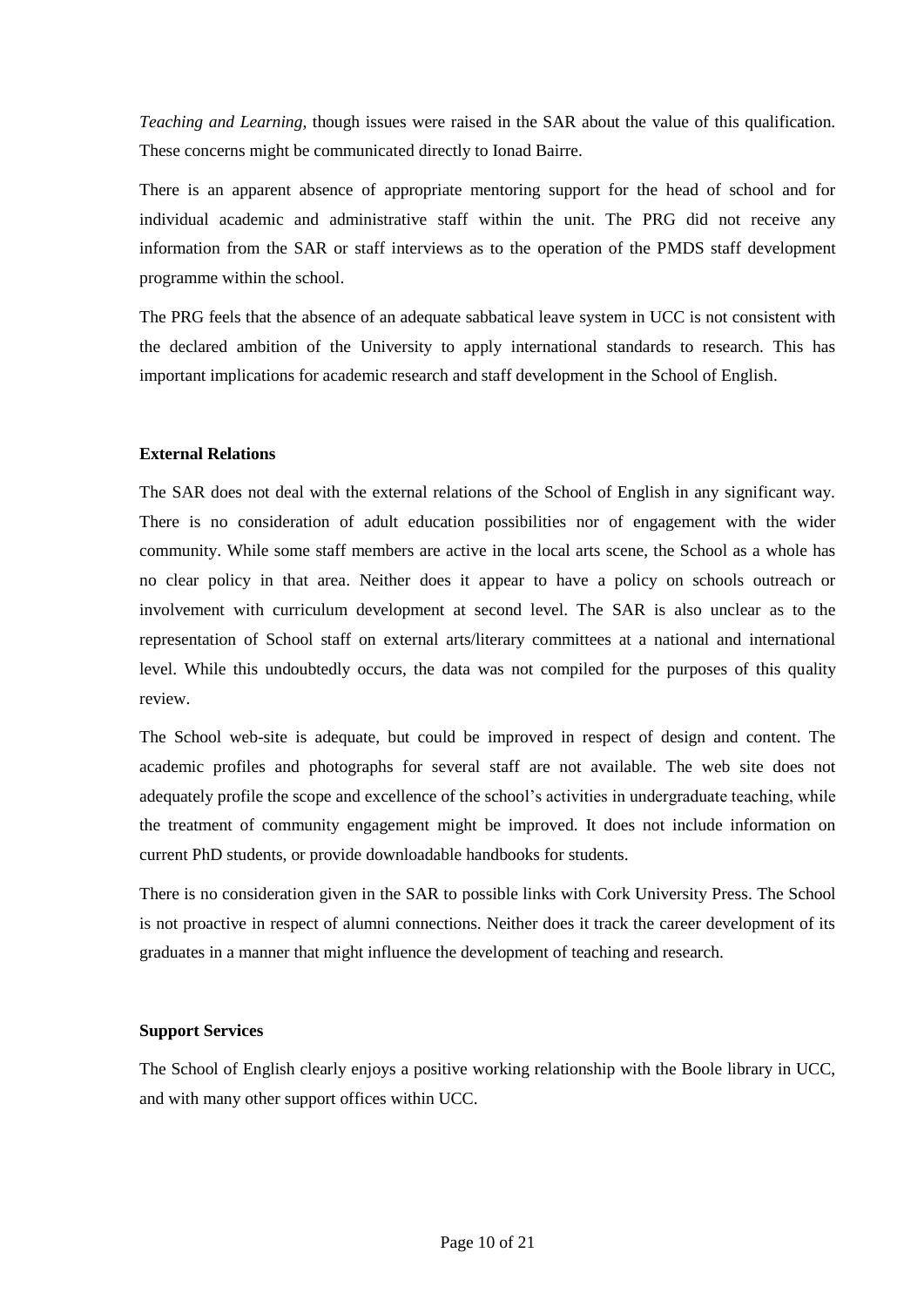#### **School Co-ordinating Committee & SAR Methodology**

The PRG was surprised that responsibility for the compilation of much of the SAR report was devolved to early career staff (lecturers). Not only would they not have been familiar with the period prior to their appointment, but also staff at this point in their career should not have been appointed to the task. The PRG is also concerned that the composition of the coordinating committee was not fully representative of the full range of academic and administrative staff in the School.

#### **FINDINGS OF THE PEER REVIEW GROUP**

#### **Governance**

In the course of staff interviews the PRG became aware of discontent and dissension within the School faculty. These problems are serious enough to damage the reputation and day-to-day operation of the School, in addition to having already compromised the review process. This constitutes a long-term threat to the School's reputation. There is striking disagreement about governance, management style and structures. Some of the School's difficulties predate the appointment of the current head. For example, the PRG found evidence of an absence of strategic financial planning and investment in the period prior to 2008 when significant surpluses were accumulated. This has exacerbated the School's current material difficulties.

The School urgently needs to rebuild both its management culture and its collegiality, to develop a sense of confidence among colleagues that departmental systems and structures are inclusive and enable representation of their views. The PRG views this matter as critical for the future growth and development of the unit.

Above all, there is a need to develop a clear strategic vision for the School. This should be an occasion for reflection within the unit including an understanding of opportunities for the School and what is distinctive about its identity. The PRG believes that an enormous opportunity for the development of the School is being missed by a failure to reflect on and illustrate their vision for a multidisciplinary School. The Group believes that the School has the capacity to imagine productive collaborative relationships with related programmes such as film and media studies, as well as dynamic new interdisciplinary formations such as digital humanities. The current disagreement surrounding the relationship of Drama and Theatre Studies to the School of English must be resolved. The PRG urges the School to engage in discussion on such issues and possibilities.

The School needs to rethink its organisational structure to adapt to the new environment in the Irish university sector. While it is clear to the PRG that the current period of transition is causing frictions and uncertainty, the Group encourages the School to develop the necessary clarity in its management structures. The PRG notes that in the SWOT analysis 'shared values such as professional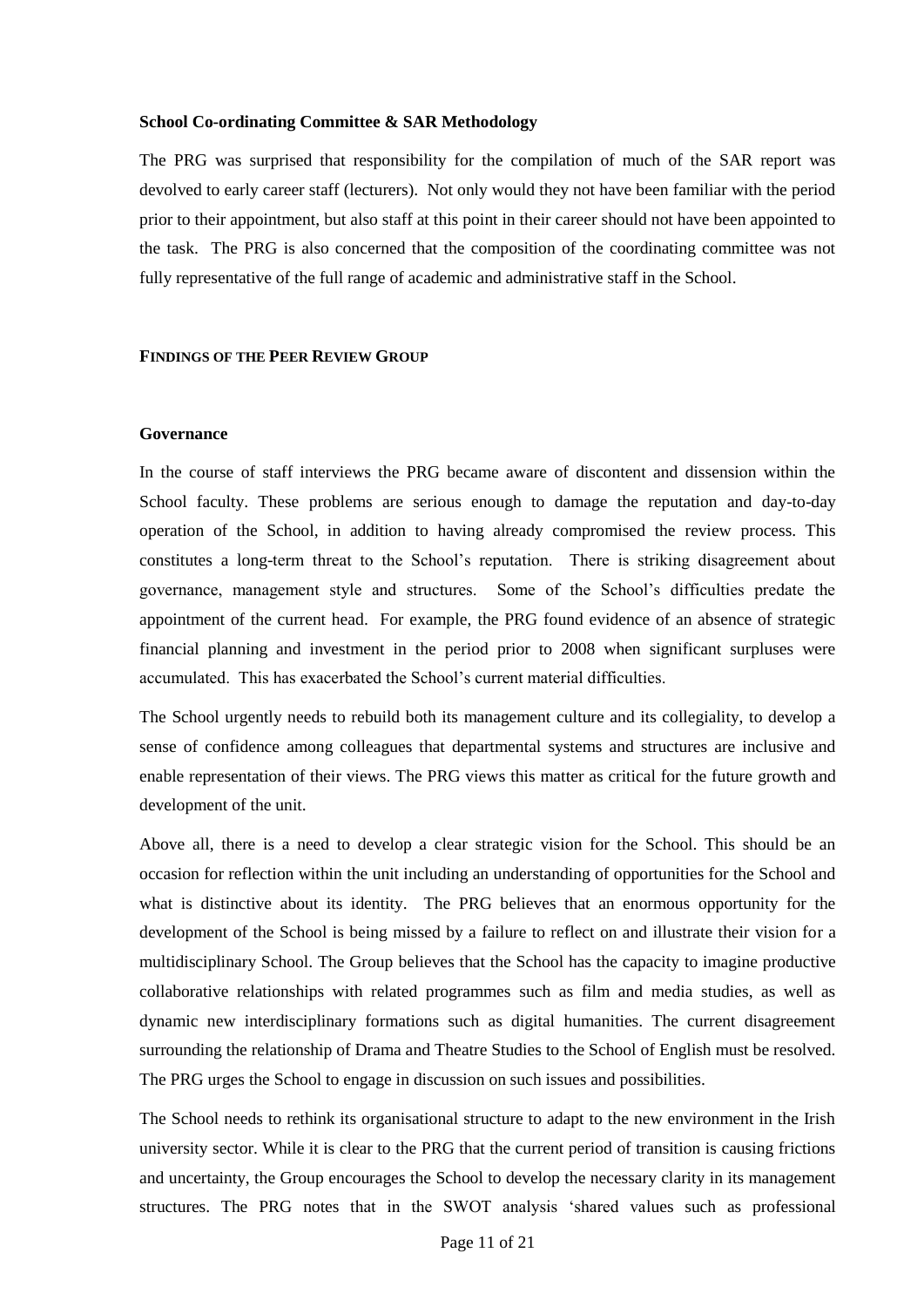commitment, collegiality were identified as a strength' of the School. The PRG was also impressed by the consensus among the staff as to the need to move forward to meet the challenges of the current climes. This will require a reorganisation of its management structure and systems. A review of school committees and devolved responsibilities must now take place, possibly assisted by the involvement of an external facilitator and an away-day exercise.

#### **Services**

In a satisfaction survey undertaken for the SAR (Appendix H), the School is quite critical of a number of University offices. These include the Registrar's Office, Research Office, Quality Promotion Office and the Audio Visual Office. The School needs to identify the sources of these difficulties and actively engage with the above units to address the problems.

#### **Staffing**

The unit needs to decide its staffing priorities as part of a long-term strategic plan that supports the teaching and research aims of the unit. This needs to take into consideration the present strengths of school and what they consider to be the possible future directions of the discipline. This could include some consideration of the desired balance between the appointment of a chair and other senior posts versus more junior positions.

The PRG is reluctant to make clear recommendations for the filling of particular posts in the absence of a proper strategic plan. Nevertheless, there is broad agreement within the School that the vacant chair of Modern English is a key staffing priority. The PRG certainly supports this view, but the School needs to resolve internal divisions as to the academic direction of this post. It also needs to plan for upcoming retirements among senior staff, as well as develop a long-term view on new appointments in relation to such issues as fields and departmental research and teaching foci.

#### **Accommodation**

The physical space and facilities allocated to the School of English are not suitable for a unit of this size. Staff offices are cramped, as is the front office. The PRG is surprised that a School this size has no dedicated seminar room, which could also be used for staff meetings. The quality of postgraduate study space is a particular concern, as the available space is hopelessly inadequate for a unit with 45 doctoral students. There are no dedicated facilities for students in taught masters programmes. IT facilities in the School are poor, though this is compensated to some extent by proximity to computing resources in the Boole Library.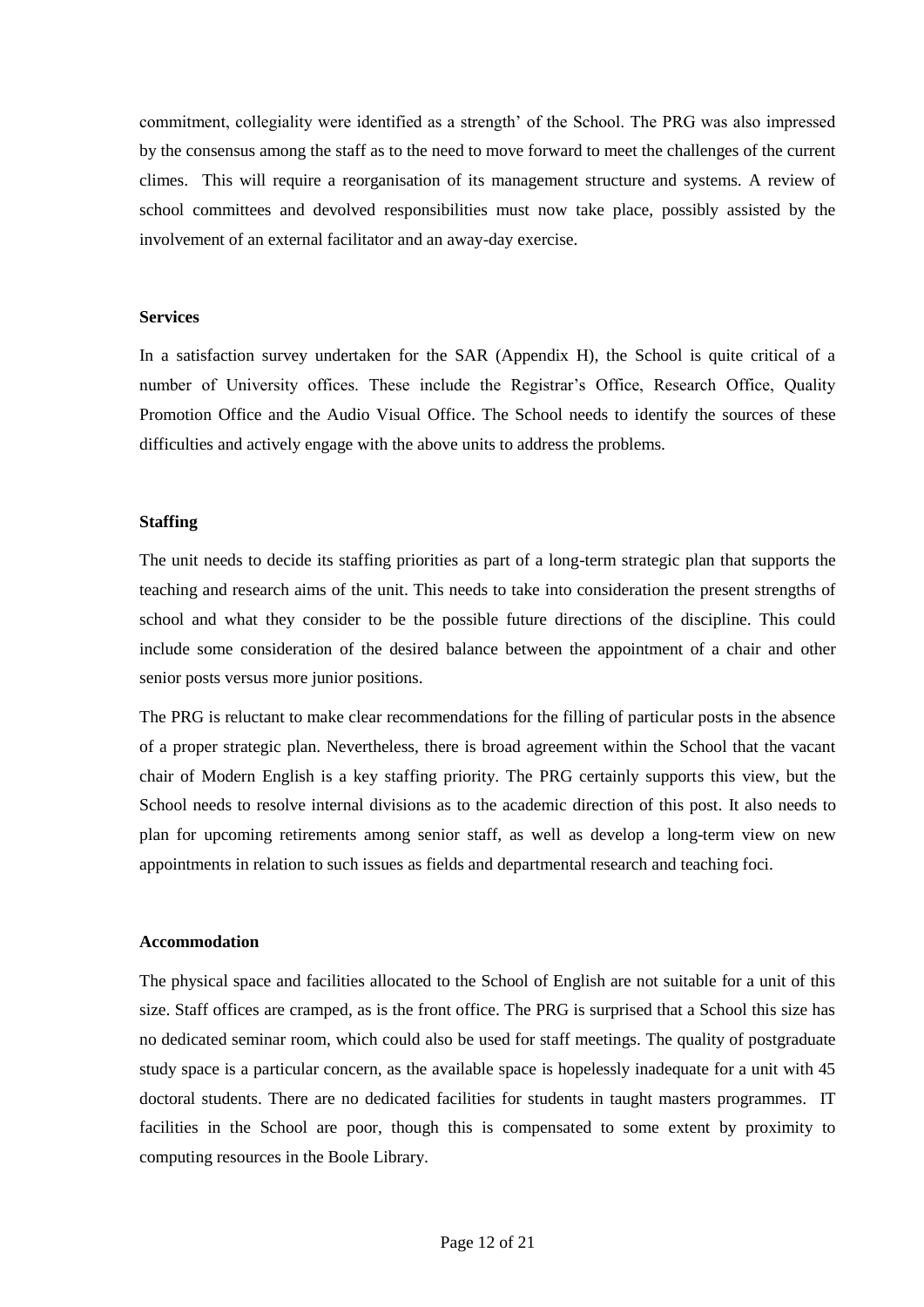#### **Financing**

An obvious failure over the review period to use income earned by JYA and other sources in a strategic manner indicates that the School needs to improve financial planning. Such an approach is not sustainable in the current financial climate, with all academic units in UCC now operating within a financial year budgetary framework.

#### **Communications**

As previously noted, the PRG has concerns about line management, committee structures and devolution of responsibilities within the School. The communication of School activity to the outside world might also be improved, beginning with an over-haul of its web-site.

### **Comment on developments and actions taken since the last quality review undergone by the Department/School.**

The Peer Review Group noted, with regret, that the School had not explicitly addressed the recommendations made in the last quality review (2002). The Group noted that the report provided in the SAR was generated in 2004 and that an updated response to the previous QI/QA review recommendations was not provided.

#### **Introduction**

The Department of English underwent a Quality Review in the academic year 2001/02. The following is a report on the progress made in the implementation of recommendations since that time and is written by the Peer Review Group. It should be noted that the recommendations are not in any particular order of priority.

| <b>Recommendation of PRG</b>                                                                                                                | <b>Recommendation of QPC</b>                                        | <b>Follow-up report by PRG</b><br>in March 2010    |
|---------------------------------------------------------------------------------------------------------------------------------------------|---------------------------------------------------------------------|----------------------------------------------------|
| That the Head of the<br>Department pursue the<br>issue of the position of the<br>senior tutors with the<br>Department of Human<br>Resources | QPC noted the response of the<br>Department and will await a report | Implemented.<br>The issue has now been<br>resolved |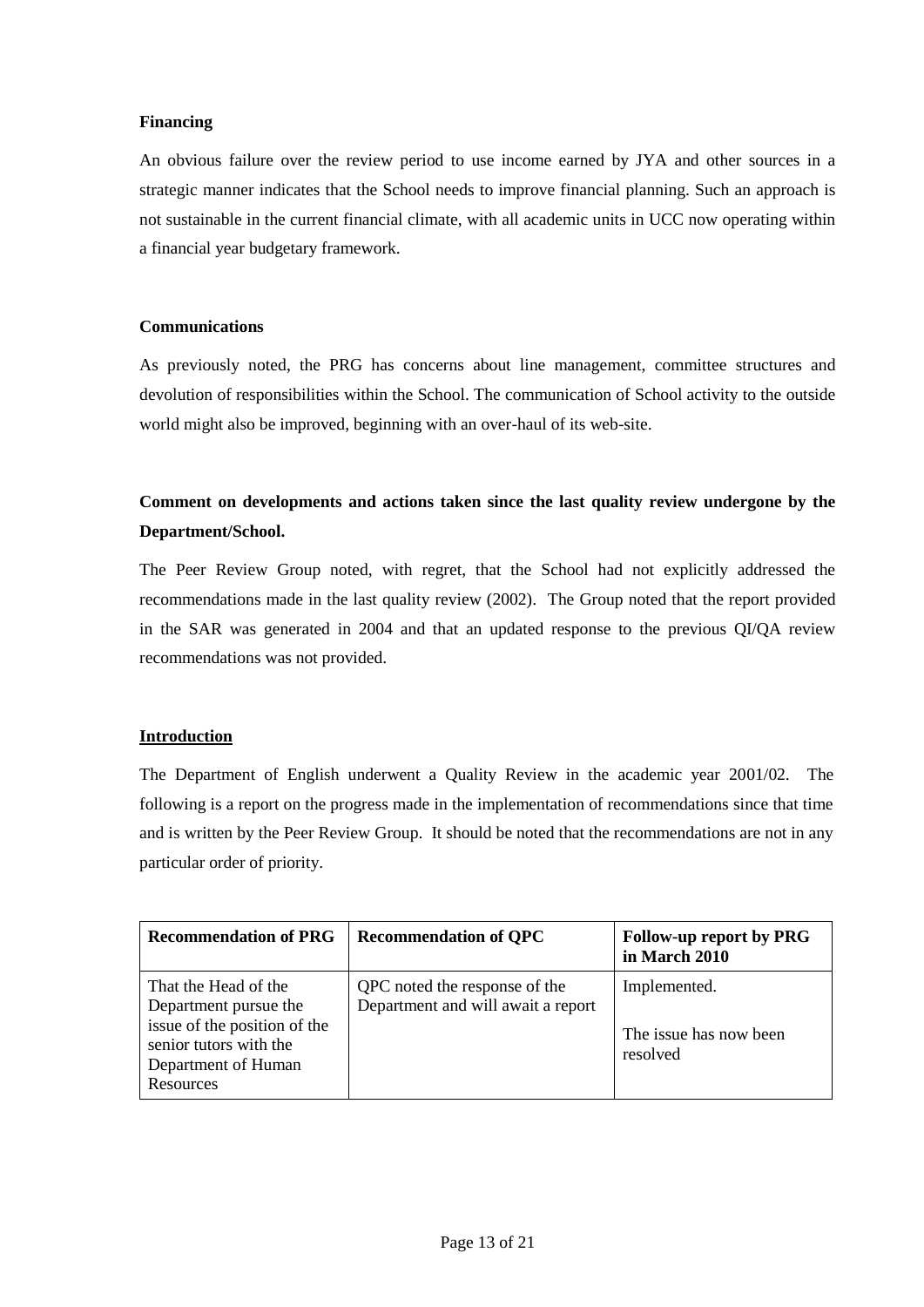| <b>Recommendation of PRG</b>                                                                                                                                                                                                 | <b>Recommendation of QPC</b>                                                                                                                                                                                                                                                                                                                                                                         | Follow-up report by PRG<br>in March 2010                                                                                                                 |
|------------------------------------------------------------------------------------------------------------------------------------------------------------------------------------------------------------------------------|------------------------------------------------------------------------------------------------------------------------------------------------------------------------------------------------------------------------------------------------------------------------------------------------------------------------------------------------------------------------------------------------------|----------------------------------------------------------------------------------------------------------------------------------------------------------|
| That two additional<br>lecturing staff be appointed.                                                                                                                                                                         | The QPC noted the comments of<br>the Dean of Arts in relation to the<br>requirement for a detailed analysis<br>of the teaching loads of staff in the<br>Department. The QPC referred the<br>issue to the Dean of Arts for further<br>consideration                                                                                                                                                   | Implemented.                                                                                                                                             |
| That a representative of the<br>Department would liaise<br>with the Room Bookings<br>Office to provide for the<br>tutorial teaching needs of<br>the department                                                               | QPC endorsed recommendation and<br>welcomed action by Department                                                                                                                                                                                                                                                                                                                                     | Implemented.<br>Note: the PRG has made<br>further recommendations re<br>facilities in this report.                                                       |
| That the Department<br>explore ways of giving its<br>research students a greater<br>sense of belonging.                                                                                                                      | The QPC felt this is an issue for the<br>Department and should be<br>addressed.                                                                                                                                                                                                                                                                                                                      | Implemented and on-going.                                                                                                                                |
| The reporting process from<br>departmental committees to<br>the remainder of the<br>Department should be<br>improved.                                                                                                        | The QPC felt this is an issue for the<br>department and should be<br>addressed. If the Department feels<br>a requirement for additional help<br>perhaps this may be sought from the<br>Department of HR.                                                                                                                                                                                             | Implemented.<br>Note: the PRG has made<br>further recommendations re<br>management structures in the<br>School in this report.                           |
| That the system of rotating<br>Headship be extended to<br>include other qualified staff<br>members (as well as the full<br>professors).<br>That the period of the<br>Headship be extended to 3<br>years (from the current 2) | The QPC welcomed this<br>recommendation and the<br>willingness of the professors to<br>enter into a new system, similar to<br>that in practice in other departments<br>in UCC. The QPC feels the period<br>of the Headship should be extended<br>to 3 years.<br>The QPC referred the issue to Dept.<br>of HR for action, including<br>confirmation of their agreement<br>with the 2 full professors. | Implemented.<br>With the move to a School<br>structure Heads will be<br>appointed for a fixed term<br>following an application and<br>interview process. |
| Regular surveys to facilitate<br>increased levels of student<br>feedback should be<br>considered                                                                                                                             | QPC welcomed action of<br>department                                                                                                                                                                                                                                                                                                                                                                 | Implemented.                                                                                                                                             |
| The issue of assessing and<br>equalising (academic staff)<br>workloads should be<br>addressed.                                                                                                                               | QPC strongly endorsed<br>recommendation and agreed that<br>this is a management issue for the<br>Head of Department. The<br>committee referred it to the Head<br>for appropriate action                                                                                                                                                                                                              | Not implemented.<br>Note: further<br>recommendations in regard<br>to workload are made in this<br>report.                                                |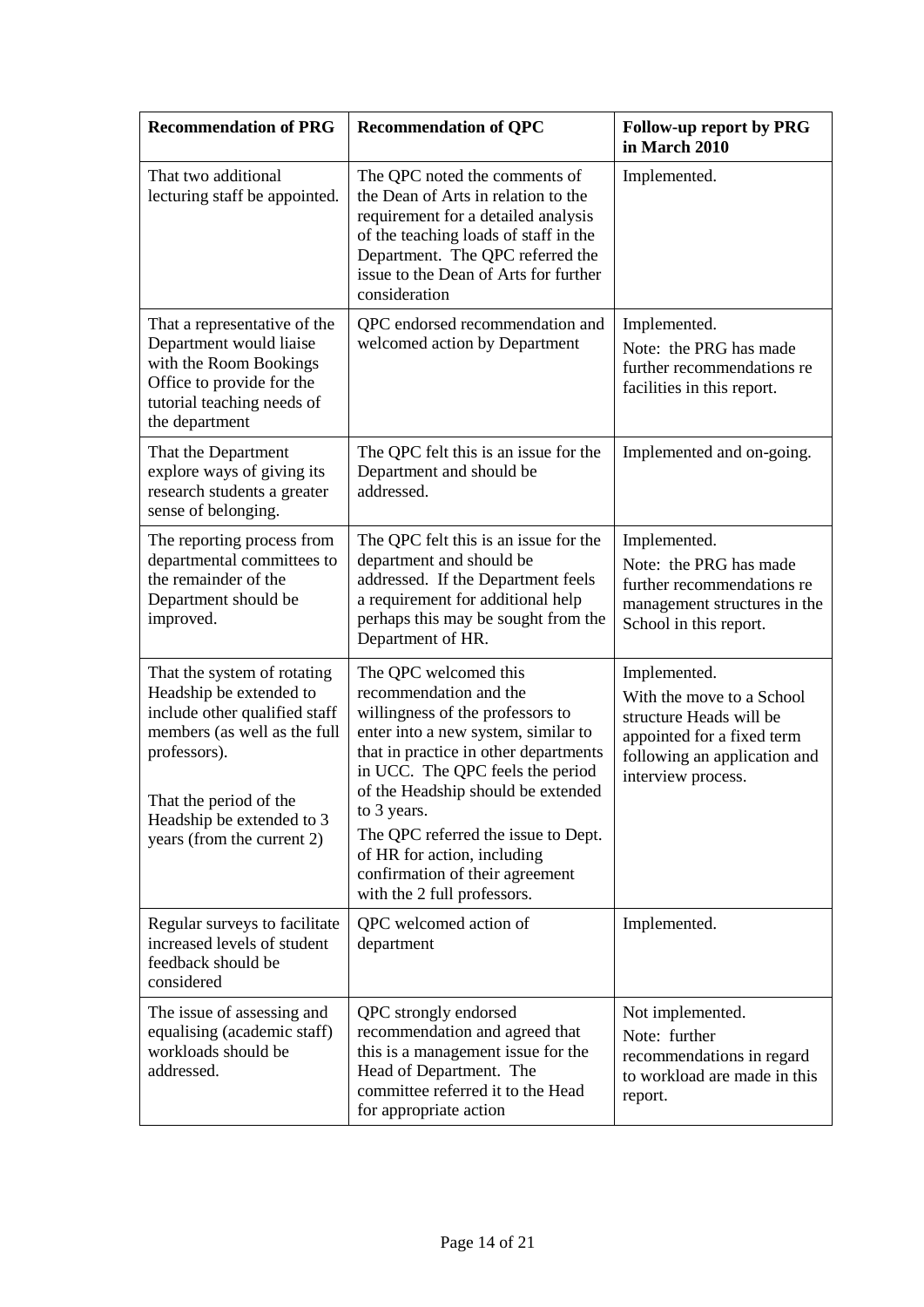| <b>Recommendation of PRG</b>                                                                                                                                                                                                                                                | <b>Recommendation of QPC</b>                                                                                                                                                                                                                                                                                                                                                                                                                              | <b>Follow-up report by PRG</b><br>in March 2010                                                                                                                                                                      |
|-----------------------------------------------------------------------------------------------------------------------------------------------------------------------------------------------------------------------------------------------------------------------------|-----------------------------------------------------------------------------------------------------------------------------------------------------------------------------------------------------------------------------------------------------------------------------------------------------------------------------------------------------------------------------------------------------------------------------------------------------------|----------------------------------------------------------------------------------------------------------------------------------------------------------------------------------------------------------------------|
| That the department seek to<br>agree a policy in the<br>context of all<br>interdisciplinary<br>programmes, particularly<br>the new Drama and Theatre<br>Studies course. That the<br>university address the<br>question of resourcing of<br>interdisciplinary<br>programmes. | The QPC noted that the Academic<br>Council has agreed a policy for the<br>implementation and conduct of<br>interdisciplinary degree<br>programmes. The Department of<br>English has responsibility for the<br>Drama & Theatre Studies<br>programme and must address the<br>issues raised by the programme.<br>The resourcing of the Drama $\&$<br>Theatre Studies programme is a<br>matter for the Head of Department<br>of English and the Dean of Arts. | Implemented.<br>Interdisciplinary<br>programmes are now<br>resourced and governed<br>according to Academic<br>Council policies approved in<br>2009.                                                                  |
| The Department should<br>consciously identify its<br>teaching strengths and plan<br>to move in these directions.<br>Anglo-Irish Literature and<br>Creative Writing are areas<br>worth considering                                                                           | QPC endorsed this recommendation<br>and recommended that the<br>Department should consider how<br>best to use available resources,<br>including by rationalisation of<br>existing courses being delivered.                                                                                                                                                                                                                                                |                                                                                                                                                                                                                      |
| Attention should be given<br>to the possible re-balancing<br>of second and third year<br>student options                                                                                                                                                                    | QPC endorsed this recommendation<br>and referred the matter to the<br>Department for appropriate action                                                                                                                                                                                                                                                                                                                                                   | Implemented.                                                                                                                                                                                                         |
| Provision of a<br>theory/ideology module to<br>be taken by all students.                                                                                                                                                                                                    | QPC endorsed this recommendation<br>and referred the matter to the<br>Department for appropriate action                                                                                                                                                                                                                                                                                                                                                   | Not implemented following<br>review by Department                                                                                                                                                                    |
| Advice and mentoring<br>should be given to second<br>and third year students in<br>regard to the quality and<br>consequences of particular<br>option combinations with<br>the degree pathway                                                                                | QPC endorsed this recommendation<br>and referred the matter to the<br>Department for appropriate action                                                                                                                                                                                                                                                                                                                                                   | The Department is actively<br>exploring ways of<br>encouraging students to<br>explore new options and has<br>implemented a process<br>whereby detailed<br>information is given to $2nd$<br>Year students on options. |
| That arrangements be put in<br>place to promote more<br>small group teaching in<br>years one and two.                                                                                                                                                                       | QPC endorsed this recommendation<br>and recommended that the<br>Department should consider how<br>best to use available resources,<br>including by rationalisation of<br>existing courses being delivered.                                                                                                                                                                                                                                                | Implemented, following a<br>major revision of the BA<br>programme in English and<br>modules offered.                                                                                                                 |
| There should be more direct<br>and sustained involvement<br>of lecturers in the training<br>and supervision of<br>postgraduate tutors.                                                                                                                                      | QPC would welcome more<br>information from the Department<br>on how the Department proposes to<br>act on this                                                                                                                                                                                                                                                                                                                                             | Implemented.                                                                                                                                                                                                         |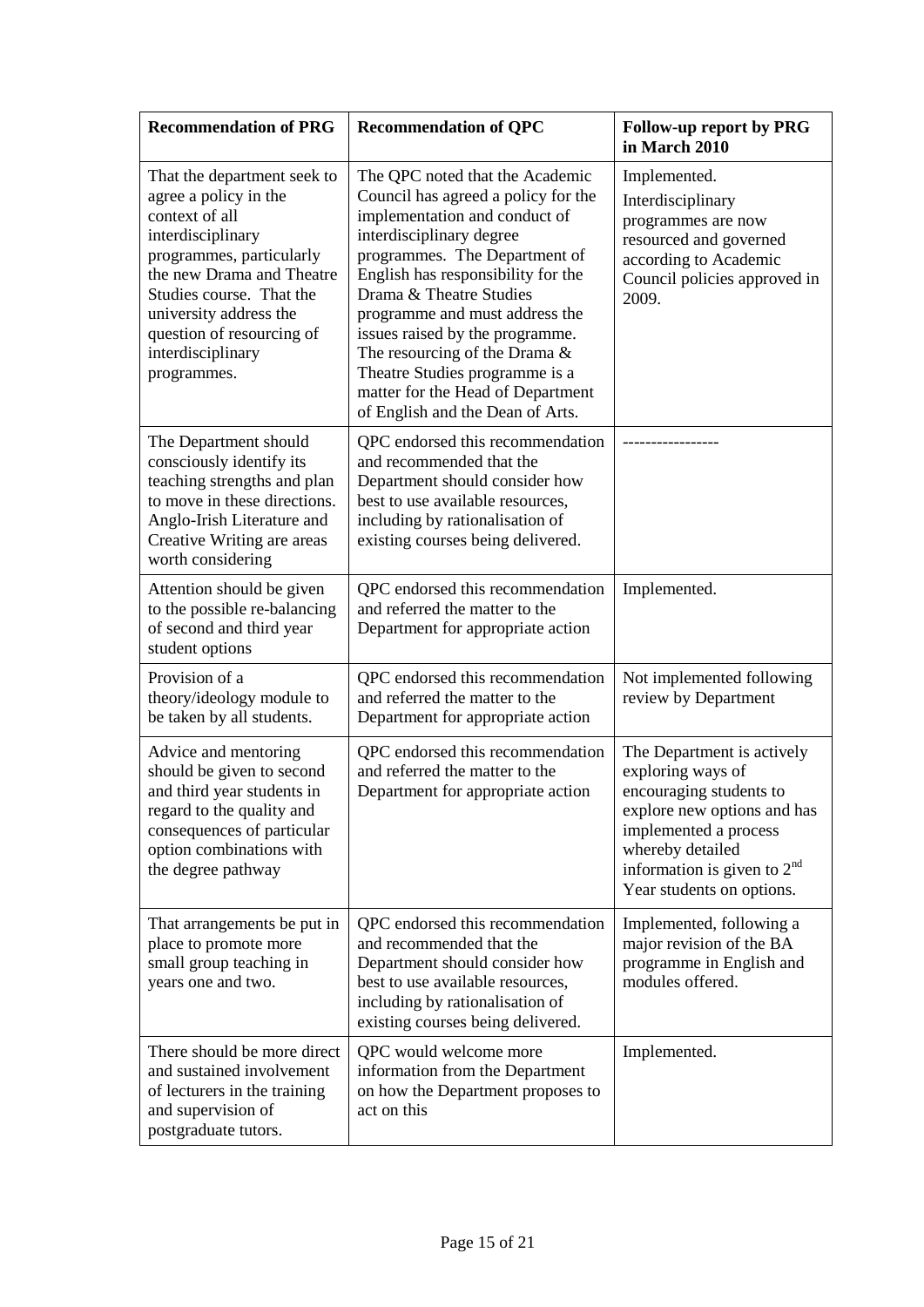| <b>Recommendation of PRG</b>                                                                                                                                                                                             | <b>Recommendation of QPC</b>                                                                                                                                                                           | <b>Follow-up report by PRG</b><br>in March 2010                                                                                                   |
|--------------------------------------------------------------------------------------------------------------------------------------------------------------------------------------------------------------------------|--------------------------------------------------------------------------------------------------------------------------------------------------------------------------------------------------------|---------------------------------------------------------------------------------------------------------------------------------------------------|
| Department should organise<br>departmental teaching<br>Portfolio seminars to<br>facilitate the desire of staff<br>to learn in the area of<br>pedagogy                                                                    | QPC would like to see more<br>members of the Department<br>attending the centrally organised<br>Teaching Portfolio seminars and<br>contributing to them.                                               | Implemented.<br>Staff are attending the<br>University sessions and the<br>Department is encouraging<br>staff to participate in all<br>activities. |
| Additional lectures to<br>students studying for the<br>taught MA Degree in the<br>subject content of their<br>specialisations should be<br>considered.                                                                   | QPC felt that this is an internal<br>matter for the Department                                                                                                                                         | Implemented.                                                                                                                                      |
| Department should identify<br>a room to be devoted to<br>open-access computers for<br>students.                                                                                                                          | QPC requests that the department<br>identify a room and if the room is<br>made open-access UCC will assist<br>in the provision of the computers                                                        | See recommendations on<br>space and facilities in this<br>report.                                                                                 |
| Department should<br>celebrate its achievements<br>in research and scholarship.<br>The university should<br>formulate a way of<br>counting practice alongside<br>publication for such<br>purposes as promotion.          | QPC endorsed this recommendation<br>and will welcome action by the<br>Department.                                                                                                                      | Implementation on-going.<br>The Department is<br>celebrating its successes, for<br>example, holding receptions<br>to celebrate book launches.     |
| The university should<br>consider the introduction of<br>a satisfactory sabbatical<br>leave system.                                                                                                                      | QPC noted that the issue of<br>sabbatical leave is under active<br>consideration by the AC Staff<br>Enhancement & Development<br>Committee which will be reporting<br>shortly to the AC and faculties. | The University has approved<br>a revised sabbatical leave<br>policy with devolution of<br>decision-making to College<br>level.                    |
| The Department might<br>consider whether the<br>proposal for a shared<br><b>UCC/NUIG Irish Studies</b><br>initiative might provide<br>opportunities for further<br>development in the area of<br>Anglo-Irish Literature. | QPC felt that this is an internal<br>matter for the Department                                                                                                                                         |                                                                                                                                                   |
| That the teaching and<br>administrative workloads<br>for senior tutors should not<br>be so heavy as to exclude<br>time for research.                                                                                     | QPC endorsed recommendation,<br>and recommended transparency in<br>workloads within the Department                                                                                                     | Senior tutors are not<br>contractually obliged to do<br>research and thus this is not a<br>matter for the Department.                             |
| The University should<br>recognise and support the<br>Department's outreach<br>initiatives                                                                                                                               | QPC endorsed this<br>recommendation. Proposals for<br>such recognition and support should<br>come from the Department                                                                                  | The PRG has made<br>recommendations in relation<br>to outreach in this report                                                                     |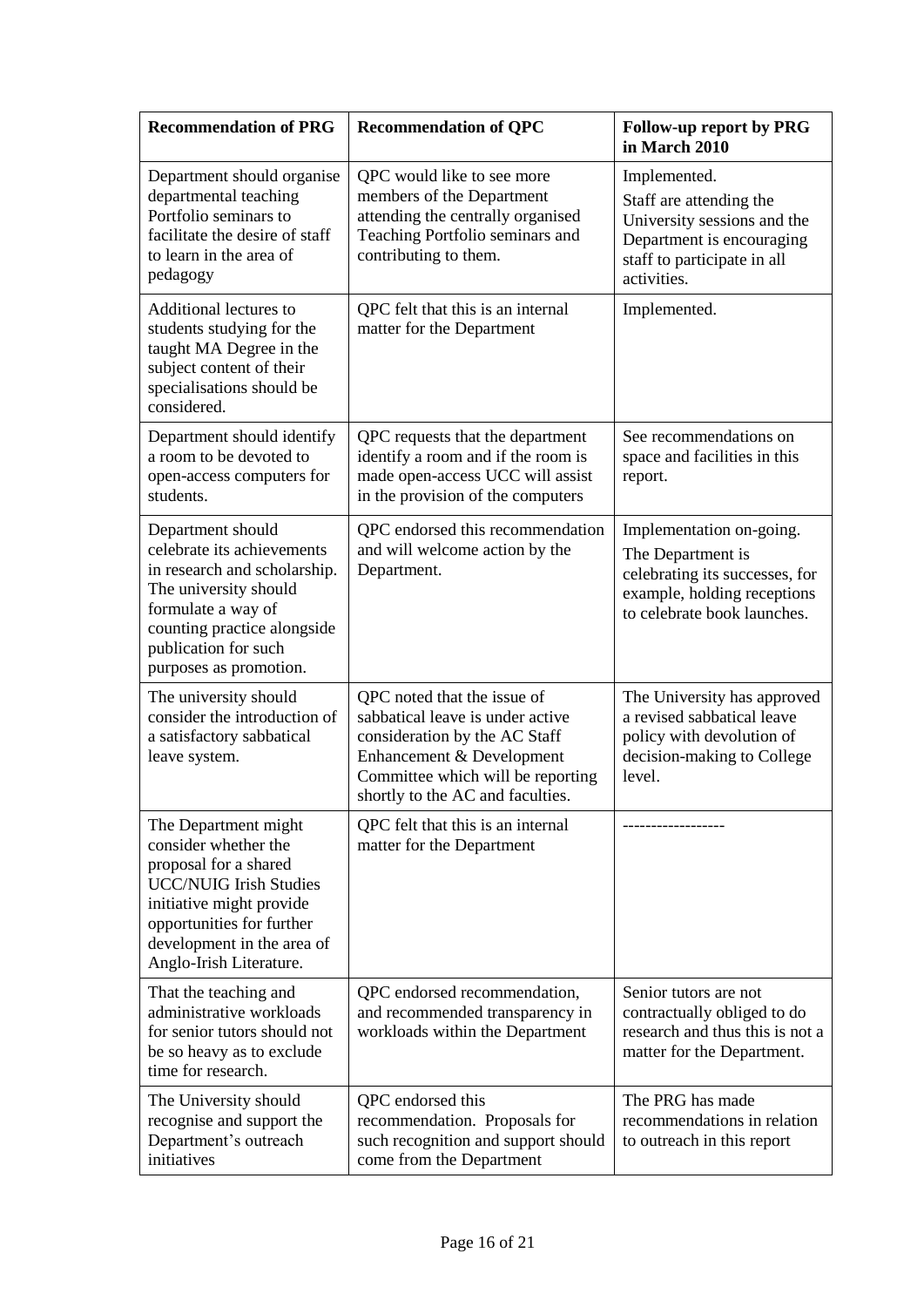#### **RECOMMENDATIONS FOR IMPROVEMENT**

#### **Recommendations for improvement made by the school**

In the absence of a strategic plan it was difficult for the PRG to comment on the recommendations for improvement made in the SAR. The absence of a strategic plan makes it very difficult for the PRG to make the kinds of specific recommendations that might be directly helpful to the School.

#### **Recommendations for improvement made by the PRG**

The PRG recommends that:

#### **Governance/Administration**

- 1. A strategic vision and plan be developed as a matter of urgency. The Strategic Plan should carefully consider the contingencies imposed by external factors, both within UCC and nationally and internationally, and plan positively for the challenges and opportunities that lie ahead.
- 2. The School collectively develops and agrees appropriate and transparent management structures to implement its strategic vision and plan.
- 3. The School devises protocols and mechanisms to address the perceived disharmony in the School. This might include activities such as an away-day exercise and/or other team building exercises.
- 4. The School develops clear administrative procedures to implement its teaching and research mission.
- 5. The School develops financial management systems to ensure effective use of its resources in the future.

#### **Staffing**

- 6. The University approves a replacement for the chair of Modern English as a matter of urgency. That the definition and scope of this position should be an urgent priority of the School's strategic plan.
- 7. The School develop a clear statement on all staffing requirements (academic and administrative) appropriate to meeting its strategic vision and anticipating future needs.
- 8. The School should prepare appropriate succession planning given that it will face a number of staff retirements in the next few years.
- 9. The University establish appropriate promotional criteria for all staff in preparation for the removal of the Government moratorium.
- 10. The School and College develop clear structures for support for early career academic staff, as well as a mentoring system for more senior appointments.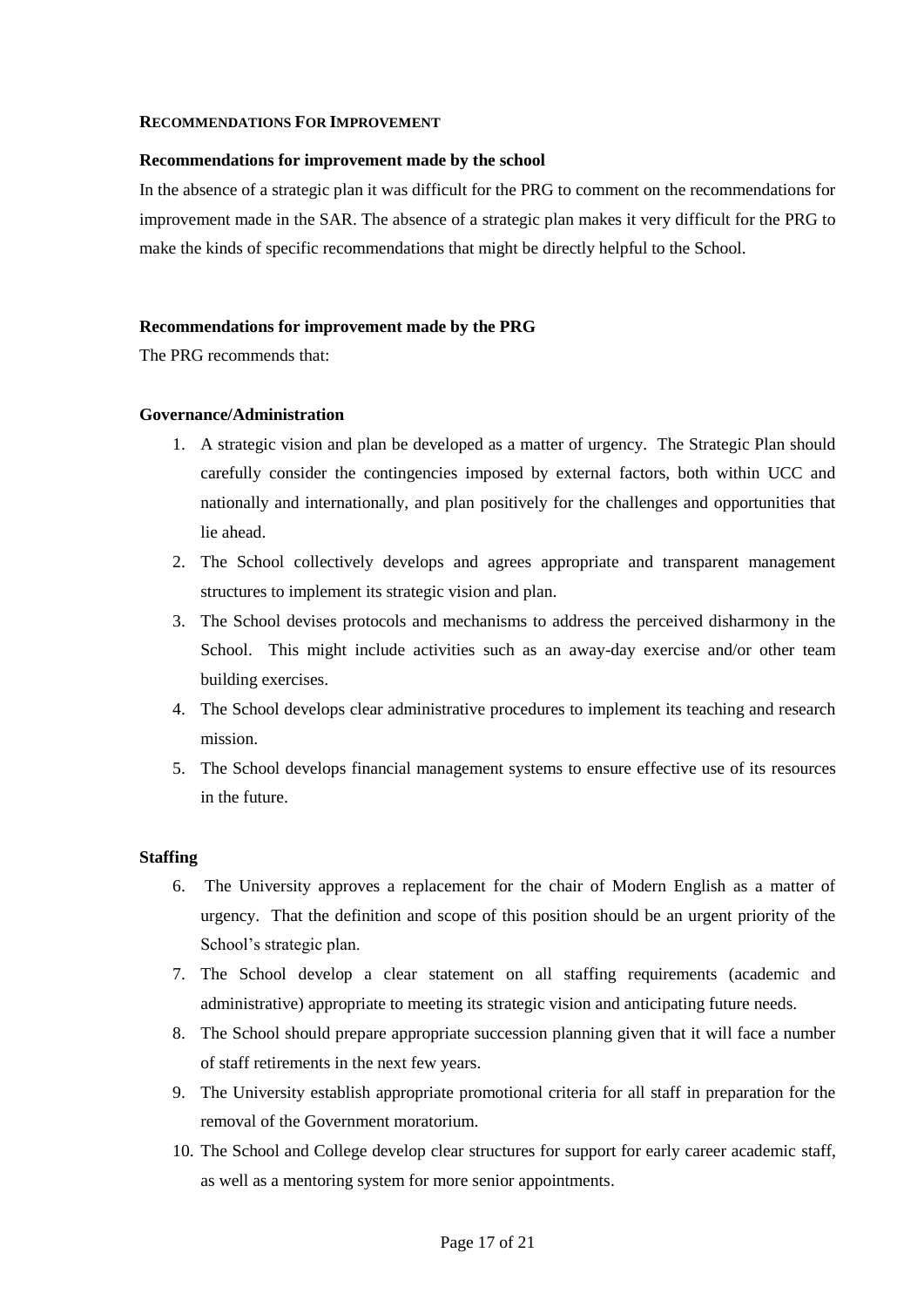11. The School develops a model of workload allocation to ensure fair and transparent distribution of work and responsibilities across all staff.

#### **Environment**

- 12. An urgent review is undertaken of the space requirements of the School to define its future needs. Of particular importance is the need to provide dedicated seminar and postgraduate rooms.
- 13. Dedicated equipment funding be restored to allow the School to update its IT facilities.

#### **Teaching and Learning**

- 14. The School develops a clear vision of its teaching needs in keeping with its strategic plan.
- 15. New resources are provided by the College to enable the School to develop the first year tutorial programme, with a particular focus on transition from secondary school to  $1<sup>st</sup>$  year and onwards.

#### **Research**

- 16. The School develops a clear vision of its research activities in keeping with its strategic plan, with an emphasis on prioritised foci and clustered research.
- 17. The School reviews and publishes its performance evaluation procedures for doctoral students consistent with University policies.
- 18. A clear programme for planned research sabbatical leave for academic staff be developed with the School.
- 19. The School develops seed funding schemes for research projects, as well as small grants to support postgraduate research once earned income becomes available.
- 20. The School gives consideration to linkages with Cork University Press as part of its research publication strategy.

#### **External Relations**

- 21. The School web site be redesigned to reflect the range and excellence of the School's activities and to provide adequate information for the full range of its users.
- 22. The School considers appointing a web officer to ensure maintenance of the web site.
- 23. The School considers developing a policy for adult education programmes in light of its long tradition of involvement in this area.
- 24. The School explores ways in which it can further engage city and regional communities in the arts and literary sphere.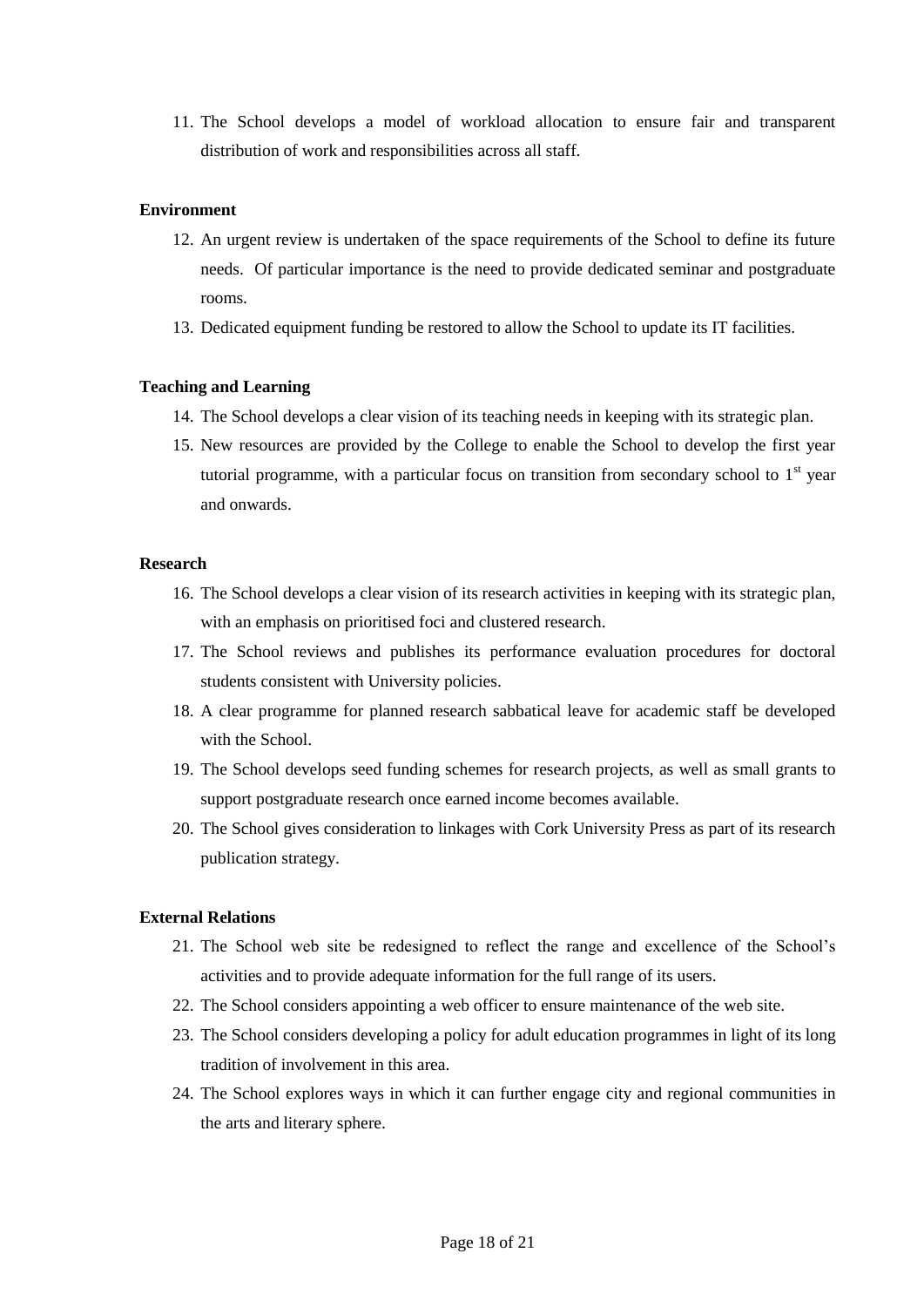### **APPENDIX A**

## **SCHOOL OF ENGLISH**

## **PEER REVIEW GROUP SITE VISIT TIMETABLE**

| <b>In Summary</b>   |                                                                                                                                                                                                 |
|---------------------|-------------------------------------------------------------------------------------------------------------------------------------------------------------------------------------------------|
| Monday 22 March:    | The Peer Review Group (PRG) arrives at Jury's Hotel for a briefing<br>from the Director of the Quality Promotion Unit, followed by an<br>informal meeting with School of English staff members. |
| Tuesday 23 March:   | The PRG considers the Self-Assessment Report and meets with school<br>staff and student and stakeholder representatives. A working private<br>dinner is held that evening for the PRG.          |
| Wednesday 24 March: | The PRG meets with relevant senior officers of UCC. A working private<br>dinner is held that evening for the PRG in order to finalise the report.                                               |
| Thursday 25 March:  | An exit presentation is given by the PRG to all members of the School.<br>External PRG members depart.                                                                                          |

| Monday 22 March 2010  |                                                                                                                                                                                                                                                                                                                                                                                           |  |
|-----------------------|-------------------------------------------------------------------------------------------------------------------------------------------------------------------------------------------------------------------------------------------------------------------------------------------------------------------------------------------------------------------------------------------|--|
| $16.00 - 18.00$       | Meeting of members of the Peer Review Group<br>Briefing by Director of Quality Promotion Unit, Dr. Norma Ryan.<br>Group agrees final work schedule and assignment of tasks for the following 2<br>days.<br>Views are exchanged and areas to be clarified or explored are identified.                                                                                                      |  |
| 19.00                 | Dinner for members of the Peer Review Group                                                                                                                                                                                                                                                                                                                                               |  |
| $21.00 - 22.00$       | Meeting with members of the Peer Review Group and Professor James Knowles,<br>Head of School and School Co-ordinating Committee.<br>School of English Staff:<br>Ms. Loretta Brady, Postgraduate<br>Professor Patricia Coughlan<br>Professor Alex Davis<br>Dr. Lee Jenkins<br>Professor James Knowles (Head of School)<br>Dr. Heather Laird<br>Dr. Barry Monahan<br>Dr. Clíona Ó Gallchoir |  |
| Tuesday 23 March 2010 |                                                                                                                                                                                                                                                                                                                                                                                           |  |
| $08.30 - 09.00$       | Convening of Peer Review Group                                                                                                                                                                                                                                                                                                                                                            |  |
| $09.00 - 09.30$       | Professor James Knowles, Head, School of English                                                                                                                                                                                                                                                                                                                                          |  |
| $09.30 - 10.30$       | <b>Group meeting with all School Staff</b>                                                                                                                                                                                                                                                                                                                                                |  |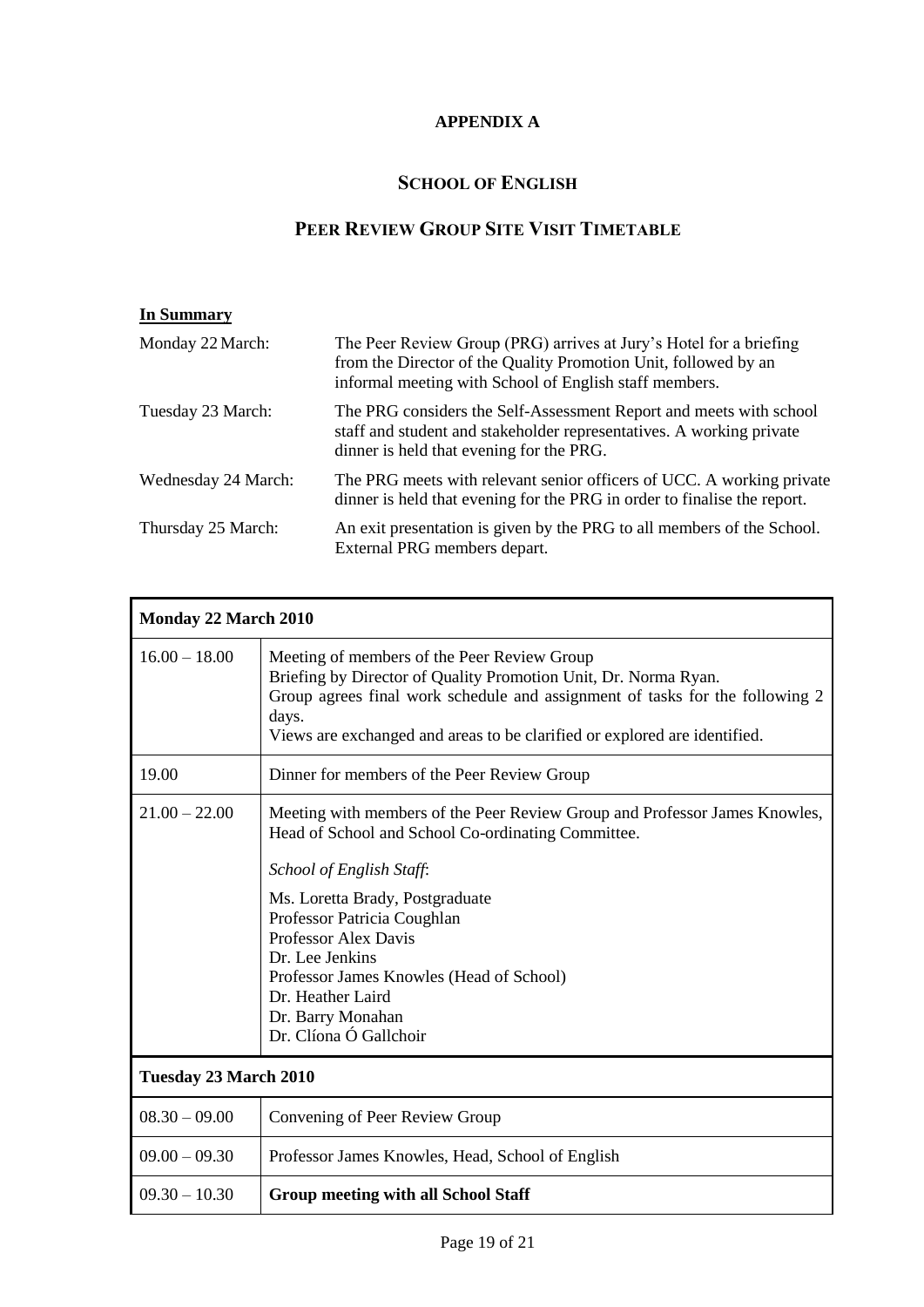|                 | Professor Graham Allen                                                                                                  | Ms Mary Breen                                     |
|-----------------|-------------------------------------------------------------------------------------------------------------------------|---------------------------------------------------|
|                 | Ms Valerie Coogan                                                                                                       | Professor Patricia Coughlan                       |
|                 | Ms Jennifer Crowley                                                                                                     | Professor Alex Davis                              |
|                 | Dr Carolyn Duggan                                                                                                       | Dr Anne Etienne                                   |
|                 | Ms Anne Fitzgerald<br>Dr Alan Gibbs                                                                                     | Dr Ger FitzGibbon<br>Ms Jools Gilson-Ellis        |
|                 | Ms Elaine Hurley                                                                                                        | Dr Andrew King                                    |
|                 | Professor James Knowles                                                                                                 | Dr Sam Ladkin                                     |
|                 | Dr Heather Laird                                                                                                        | Dr Barry Monahan                                  |
|                 | Dr Juliet Mullins                                                                                                       | Dr Orla Murphy                                    |
|                 | Dr Clíona Ó Gallchóir                                                                                                   | Ms Carol Power                                    |
|                 | Dr Kenneth Rooney<br>Dr Gwenda Young                                                                                    | Dr Eibhear Walshe                                 |
| $10.30 - 11.00$ | Tea/coffee                                                                                                              |                                                   |
| $11.00 - 13.00$ | Private meetings with individual<br>staff members                                                                       | Private meetings with individual<br>staff members |
|                 | Group 1                                                                                                                 | Group 2                                           |
|                 | Professor David Lloyd                                                                                                   | Cllr. Tom Higgins                                 |
|                 | Professor William O'Brien                                                                                               | Professor Liam Kennedy                            |
|                 |                                                                                                                         | Ms. Edel O'Donovan                                |
|                 | 11.00: Dr Orla Murphy<br>11.15: Dr Lee Jenkins                                                                          | 11.00: Dr Heather Laird                           |
|                 | 11.30: Professor Patricia Coughlan                                                                                      | 11.15: Dr Alan Gibbs                              |
|                 | 11.45: Dr Juliet Mullins                                                                                                | 11.30: Professor Graham Allen                     |
|                 | 12.00: Mary Breen                                                                                                       | 11.45: Dr Gwenda Young                            |
|                 | 12.15: Professor Alex Davis                                                                                             | 12.00: Dr Ger FitzGibbon                          |
|                 | 12.30: Dr Andrew King                                                                                                   | 12.15: Dr Clíona Ó Gallchoir                      |
|                 | 12.45: Dr Sam Ladkin                                                                                                    | 12.30: Dr Kenneth Rooney                          |
|                 |                                                                                                                         | 12.45: Dr Eibhear Walshe                          |
| $13.00 - 14.00$ | Working lunch                                                                                                           |                                                   |
| $14.15 - 14.45$ | Visit to core facilities of School, escorted by Professor James Knowles &<br>member of staff from the School of English |                                                   |
| $15.00 - 15.40$ | Representatives of $1st$ and $2nd$ Year Students                                                                        |                                                   |
|                 | No representatives met with the Panel                                                                                   |                                                   |
| $15.40 - 16.20$ | <b>Representatives of Final Year Students</b>                                                                           |                                                   |
|                 | <b>Eileen Connolly</b>                                                                                                  |                                                   |
|                 | Eoin O'Callaghan                                                                                                        |                                                   |
| $16.20 - 17.00$ | <b>Representatives of Graduate Students</b>                                                                             |                                                   |
|                 | Mary Crowley - MA, (American Literature and Film)                                                                       |                                                   |
|                 | Sean McGillicuddy - MA (American Literature and Film)                                                                   |                                                   |
|                 | Aoife Moloney – MA (Irish Writing)                                                                                      |                                                   |
|                 | Avril Buchanon - PhD (Renaissance Literature)                                                                           |                                                   |
|                 | Katie Kirwan - PhD (American Historical Literature)                                                                     |                                                   |
|                 | Sarah Hayden - PhD (Female Modernist Poets)<br>Michael Waldron - PhD (Irish Studies; $20th$ Century Literature)         |                                                   |
|                 |                                                                                                                         |                                                   |
| $17.00 - 18.30$ | Representative of stakeholders, recent graduates & employers                                                            |                                                   |